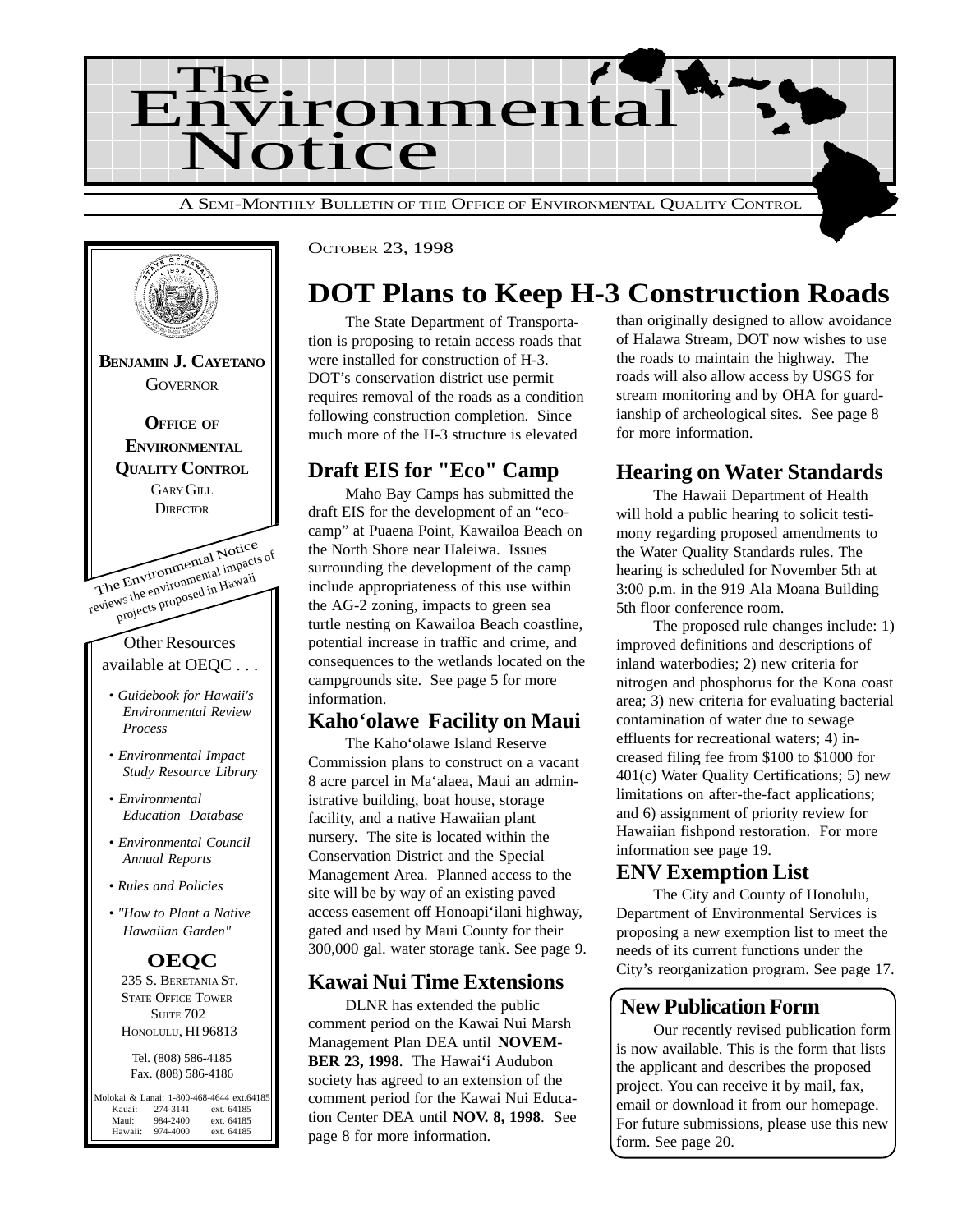# Table of Contents

OCTOBER 23, 1998

# **1** Oahu Notices

| <b>Draft Environmental Assessments</b>                                                                                  |
|-------------------------------------------------------------------------------------------------------------------------|
|                                                                                                                         |
|                                                                                                                         |
| <b>Final Environmental Assessments/</b>                                                                                 |
| <b>Findings of No Significant Impacts (FONSI)</b>                                                                       |
|                                                                                                                         |
|                                                                                                                         |
| <b>Draft Environmental Impact Statements</b>                                                                            |
| (5) Pua'ena Campgrounds (Special Management Area)  5                                                                    |
| <b>Final Environmental Impact Statements</b>                                                                            |
|                                                                                                                         |
| <b>National Environmental Policy Act (NEPA)</b><br>(7) Demolition of Round House Restaurant, Building 715, Fort Shafter |
|                                                                                                                         |
| <b>Previously Published Projects Pending Public Comments</b>                                                            |
|                                                                                                                         |
| Environmental Impact Statement Preparation Notices  8                                                                   |
|                                                                                                                         |
|                                                                                                                         |
| • Maui Notices                                                                                                          |
| <b>Draft Environmental Assessments</b>                                                                                  |
| (1) Kaho'olawe Island Reserve Commission Administrative Building,                                                       |
|                                                                                                                         |
|                                                                                                                         |
| <b>Previously Published Projects Pending Public Comments</b>                                                            |
|                                                                                                                         |
|                                                                                                                         |

# 6 **[Hawaii Notices](#page-10-0)**

| <b>Final Environmental Assessments/</b><br><b>Findings of No Significant Impacts (FONSI)</b> |
|----------------------------------------------------------------------------------------------|
| <b>Previously Published Projects Pending Public Comments</b>                                 |

# ^ **[Coastal Zone News](#page-11-0)**

| (1) Kanaha Stream Culvert & Road Crossing,                          |  |
|---------------------------------------------------------------------|--|
|                                                                     |  |
| (2) Saddle Road Project, Mamalahoa Highway to Milepost 6, Hawaii 12 |  |
|                                                                     |  |
| (4) Disposal and Reuse of Naval Air Station Barbers Point, Oahu  13 |  |
|                                                                     |  |
|                                                                     |  |

# s **Shoreline Notices**

## V **Pollution Control Permits**

# G **Federal Notices**

| Waioli Tea Room and Wai'ale Bridge Nominated to the National |  |
|--------------------------------------------------------------|--|
|                                                              |  |
|                                                              |  |
|                                                              |  |
| EPA Grants Secondary Treatment Waiver for Sand Island        |  |
|                                                              |  |
|                                                              |  |
|                                                              |  |
|                                                              |  |

# ' **Environmental Council Notices**

| Exemption List for the City & County, Department of Environmental |  |
|-------------------------------------------------------------------|--|
| Services For Public Comment, Review and Concurrence by the        |  |
|                                                                   |  |

# C **More Environmental News**

*OEQC intends to make the information in this bulletin accessible to everyone. Individuals that require this material in a different format (such as large type or braille), should contact our office for assistance.*

| The Environmental Notice | <b>Office of Environmental Quality Control</b> | Page 2 |
|--------------------------|------------------------------------------------|--------|
|--------------------------|------------------------------------------------|--------|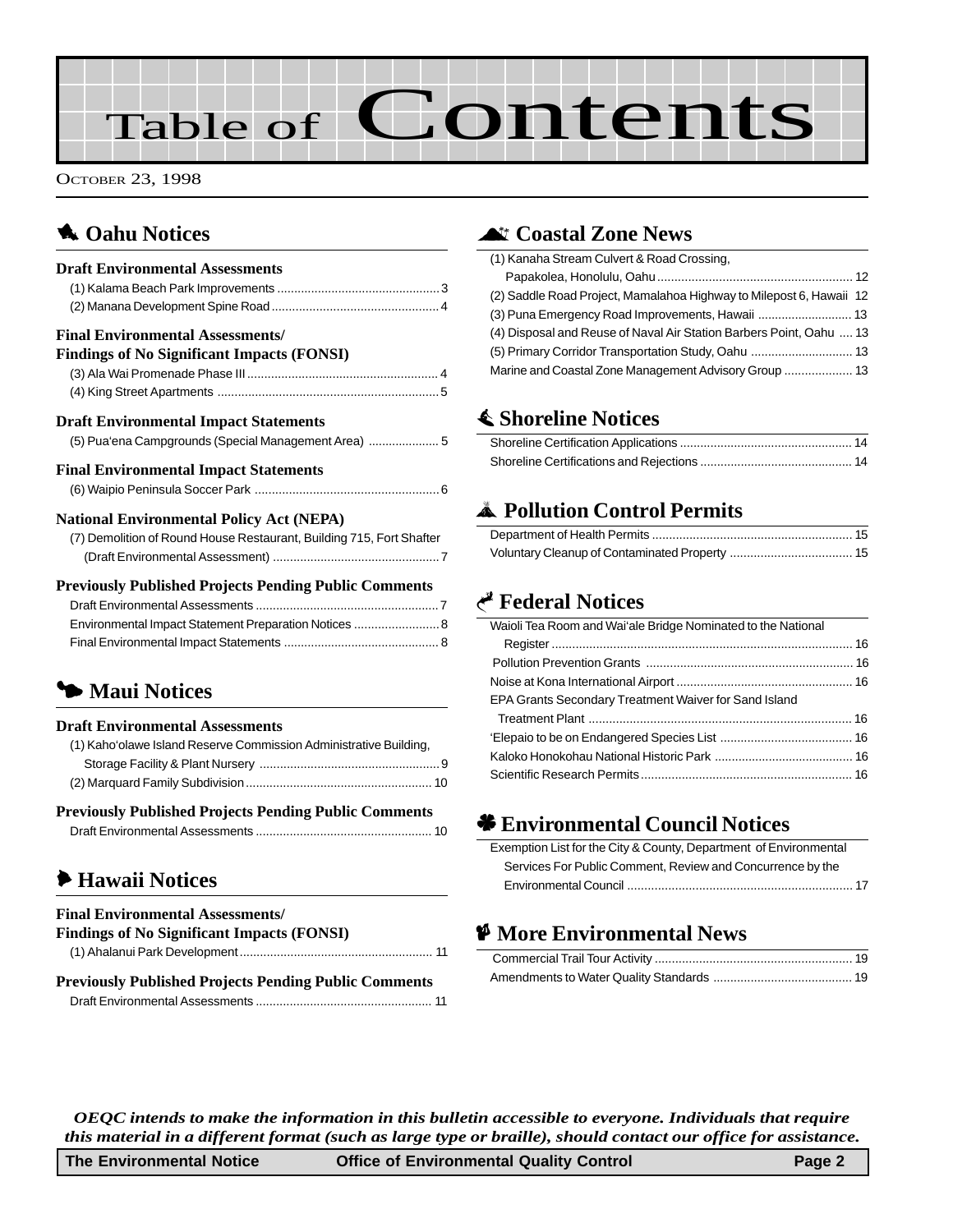OCTOBER 23, 1998

**1**

**Oahu Notices**

# <span id="page-2-0"></span>**Draft Environmental Assessments**

# 1 **(1) Kalama Beach Park Improvements**

| District:             | Koolaupoko                               |
|-----------------------|------------------------------------------|
| TMK:                  | $4 - 3 - 16:04$                          |
| Applicant:            | City and County of Honolulu              |
|                       | Department of Design                     |
|                       | 650 South King Street                    |
|                       | Honolulu, Hawaii 96813                   |
|                       | Contact: Carl Braun (523-4799)           |
|                       | <b>Approving Agency/Accepting</b>        |
| <b>Authority:</b>     | Same as above.                           |
| <b>Consultant:</b>    | Mason Architects, Inc.                   |
|                       | 119 Merchant Street, Suite 501           |
|                       | Honolulu, Hawaii 96813                   |
|                       | Contact: Glenn Mason (536-0556)          |
| <b>Public Comment</b> |                                          |
| <b>Deadline:</b>      | November 23, 1998                        |
| Status:               | DEA First Notice pending public comment. |
|                       | Address comments to the applicant with   |
|                       | copies to the consultant and OEOC.       |

**Permits Required**: Building, SMA

Improve access to the park and the beach by increasing parking and creating a continuous accessible pathway which connects all elements of the park including the beach. Restoration of critical areas of the landscape to match the historic condition when the house was built. A summary of the siterelated action follows:

 - A new freestanding caretaker's cottage will be built away from the main house and beach access. The cottage will replace the existing one that will be removed as part of the restoration of the main house (see below). The new location will provide good visibility to the park and residence.

 - Relocation of the showers from the Lanikai side of the comfort station to the makai side of the comfort station.

 - Construction of new sidewalks and parking to provide for handicapped accessibility to the beach and buildings.

 - Restoration of the sand dune and beach naupaka along the shoreline.

 - Relocation of non-significant trees from the central area along the beach dune to the side yards in order to restore historic views and conditions and increase neighbors' privacy.

**7**

**3 4**

**2**

**6**

**5**

The historic Boettcher Residence is a one-story wood framed building built in 1937 as a vacation home. Major changes to the building occurred in 1988 when, among other changes, the two master bedrooms and bath were converted to a single large meeting room and public bathrooms were installed in the Kaneohe wing of the house, replacing former bedrooms and a bathroom. Major work being proposed includes:

 - Restoring the exterior and interior of the building to its c. 1937 appearance to the maximum extent possible.

 - Removing the existing caretaker's cottage, storage room, and garage connected to the Kaneohe wing of the mainhouse and restoration of the Kaneohe side of the house.

 - Refinishing all interior and exterior surfaces of the building.

 - Changes to improve the accessibility of the public spaces of the house per the Americans with Disabilities Act Accessibility Guidelines (ADAAG).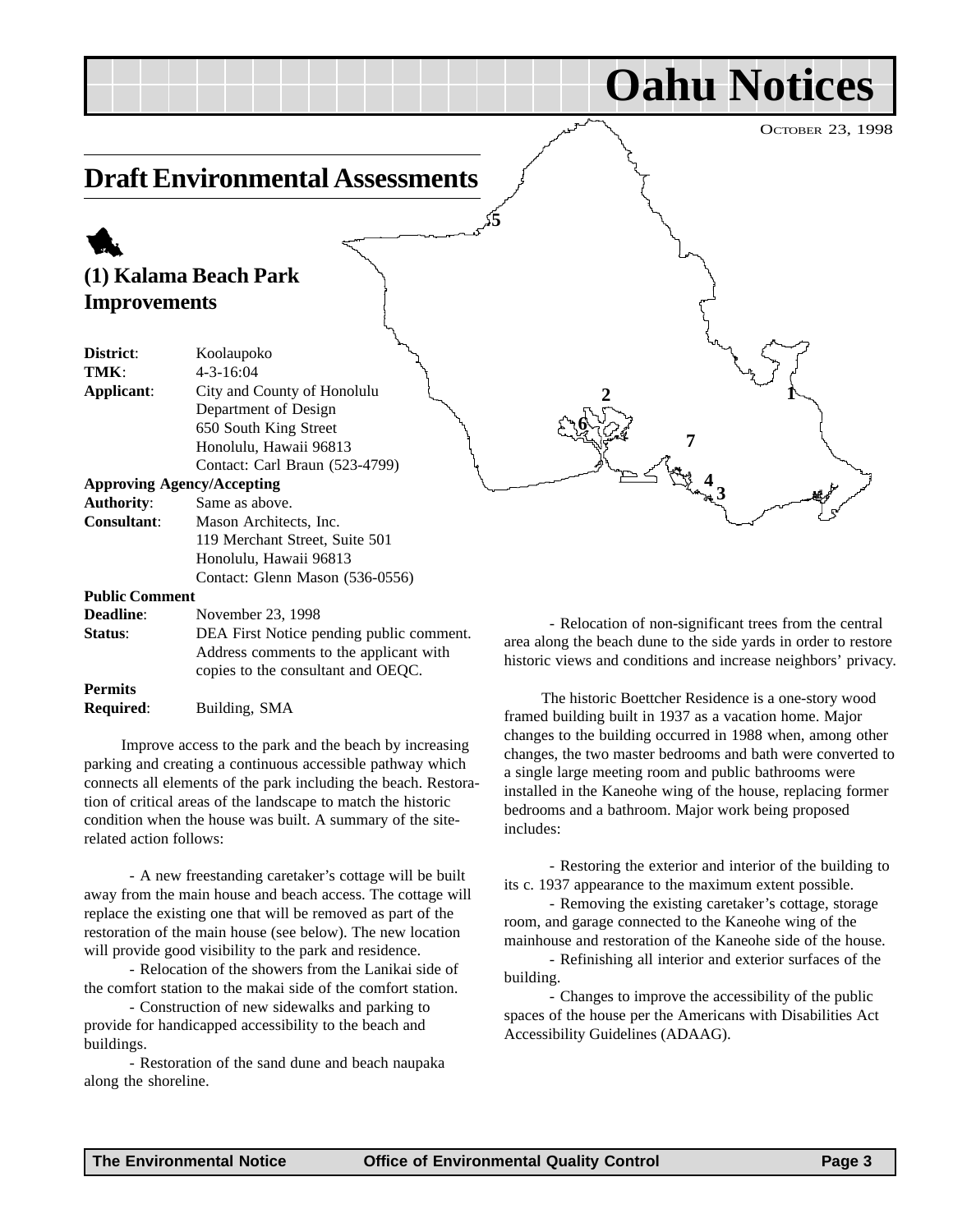# <span id="page-3-0"></span>**Oahu Notices**

OCTOBER 23, 1998

# 1 **(2) Manana Development Spine Road**

| District:             | Ewa                                      |
|-----------------------|------------------------------------------|
| TMK:                  | Portion of 9-7-24:41                     |
| Applicant:            | City and County of Honolulu              |
|                       | Department of Design and Construction    |
|                       | 650 South King Street, 15th Floor        |
|                       | Honolulu, Hawaii 96813                   |
|                       | Contact: Robert Sarae (523-4071)         |
|                       | and                                      |
|                       | U.S. Department of Transportation        |
|                       | Federal Highways Administration          |
|                       | Contact: Pat Phung (541-2700)            |
|                       | <b>Approving Agency/Accepting</b>        |
| <b>Authority:</b>     | Same as above.                           |
| <b>Consultant:</b>    | Planning Solutions, Inc.                 |
|                       | 1210 Auahi Street, Suite 221             |
|                       | Honolulu, Hawaii 96814                   |
|                       | Contact: Perry White (593-1288)          |
| <b>Public Comment</b> |                                          |
| Deadline:             | November 23, 1998                        |
| Status:               | DEA First Notice pending public comment. |
|                       | Address comments to the applicant with   |
|                       | copies to the consultant and OEOC.       |

**Permits** Building, grubbing & grading, CZM,

**Required**: NPDES, noise, Federal 4-f

The proposed project consists of the construction of a major collector road through the former Manana Storage Area. This proposed roadway, Spine Road, would be constructed within a 92-foot wide right-of-way. It would include two through lanes, a bicycle lane and a sidewalk on each side of the street. The design includes a median strip that ranges from 16 feet to 4 feet wide where left-turn storage lanes are present at all internal road intersections. The Spine Road would connect to the existing roadway system at the Waimano Home Road intersection with Moanalua Road and at the intersection of Acacia Road and Kuala Street. Underground utilities would be provided in the road right-of-way. The project would provide access to the Manana Storage Area community master planned development. The proposed improvements will help maintain the existing level of service on area roadways. Measures will be taken to mitigate the effect of traffic noise increases and construction activities.

This is a joint Federal-State DEA submission.

# **Final Environmental Assessments/Findings of No Significant Impacts (FONSI)**



# **(3) Ala Wai Promenade Phase III**

| District:                         | Honolulu                                   |  |  |
|-----------------------------------|--------------------------------------------|--|--|
| TMK:                              | $2-3-34:33$ and 36 (por.)                  |  |  |
| Applicant:                        | City and County of Honolulu                |  |  |
|                                   | Department of Design and Construction      |  |  |
|                                   | 650 South King Street, 2nd Floor           |  |  |
|                                   | Honolulu, Hawaii 96813                     |  |  |
|                                   | Contact: Gregory Sue (527-6304)            |  |  |
| <b>Approving Agency/Accepting</b> |                                            |  |  |
| <b>Authority:</b>                 | Same as above.                             |  |  |
| <b>Consultant:</b>                | PlanPacific, Inc.                          |  |  |
|                                   | 737 Bishop Street, Suite 1520              |  |  |
|                                   | Honolulu, Hawaii 96813                     |  |  |
|                                   | Contact: John Whalen (521-9418)            |  |  |
| <b>Public Challenge</b>           |                                            |  |  |
| Deadline:                         | November 23, 1998                          |  |  |
| <b>Status:</b>                    | FEA/FONSI issued, project may proceed.     |  |  |
| <b>Permits</b>                    | Grading/building; Waikiki Special District |  |  |
| Required:                         | minor permit; Sec. 404 nationwide permit   |  |  |
|                                   | Type 3; water quality certification        |  |  |
|                                   |                                            |  |  |

The proposed project consists of repairs to small portions of the walls of the Ala Wai Canal for bank stabilization, landscaping improvements and the construction of a pathway and pedestrian bridge along the mauka side of the Ala Wai Canal. The project site is a 60-foot wide parcel consisting of approximately 1.06 acres between McCully Street and Kalakaua Avenue.

The pathway and bridge are intended for multi-use by pedestrians, bicyclists and joggers. The pathway continues the Ala Wai Promenade Phases I and II, between Ala Moana Boulevard and Kalakaua Avenue, which were completed earlier this year.

The long-term goal is to create a complete network of pathways and resting areas for pedestrians and bicyclists along a significant length of the Ala Wai Canal. These pathways will be linked to a larger Honolulu network and will connect to other recreation areas such as the Ala Wai Golf Course and the baseball and play fields. The proposed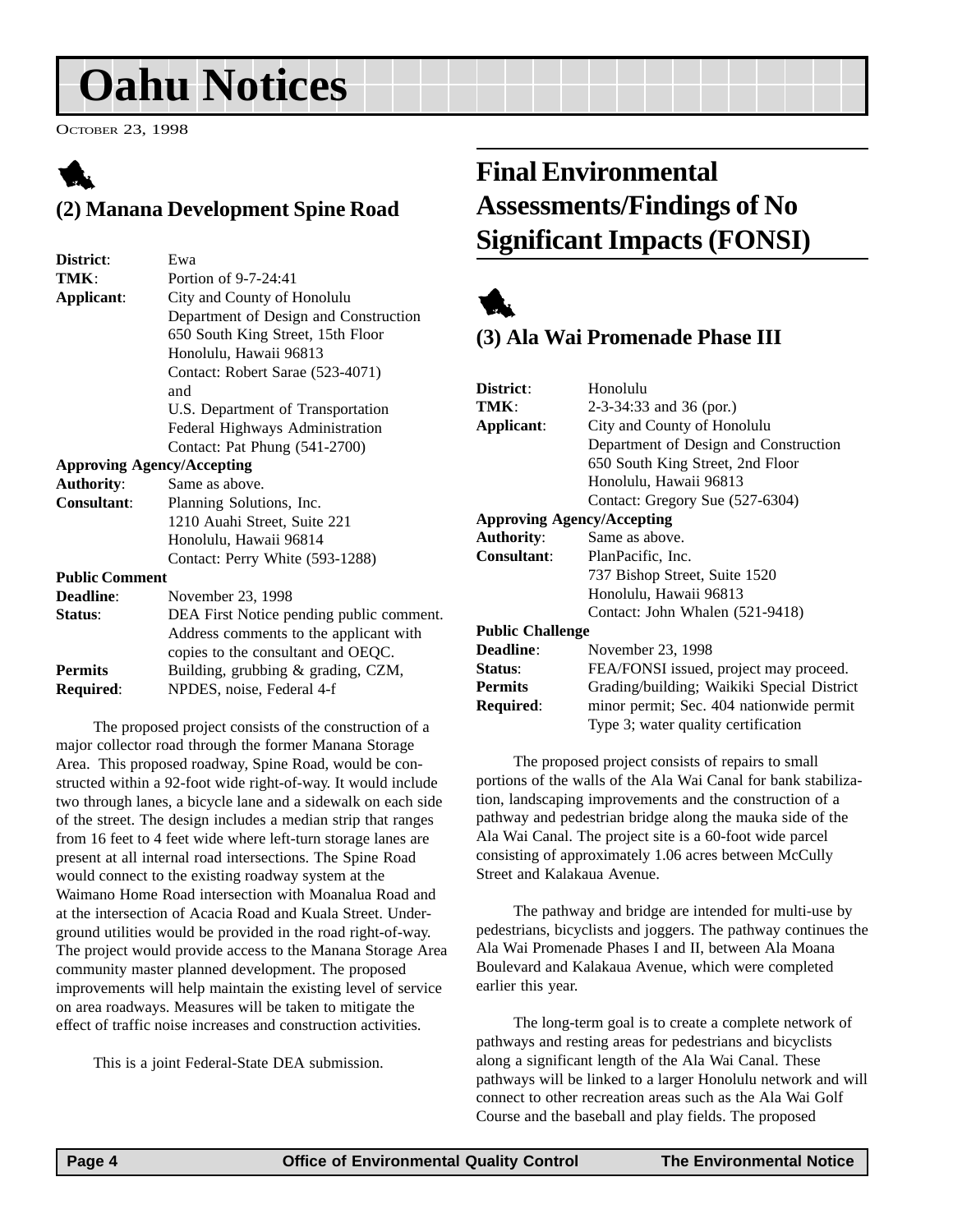<span id="page-4-0"></span>

OCTOBER 23, 1998

improvements will include ramps and other furnishings for wheelchair access.

Preliminary cost of the various components is estimated at \$1.2 million. Construction is expected to begin in November 1998 and end in August 1999. Final determination of pricing, development timetable, and projected costs are subject to actual construction conditions.

The land is owned by the State of Hawaii, but is under the jurisdiction of the City and County of Honolulu by Executive Order #569. It is divided by the outlet of Makiki Stream which parallels Kalakaua Avenue. At the McCully Street end, an adjacent triangular parcel of State land is occupied by the American Legion meeting hall. Privatelyowned properties mauka of the parcel are occupied by lowrise apartment buildings and the Hard Rock Café.



## **(4) King Street Apartments**

| District:               | Honolulu                                  |
|-------------------------|-------------------------------------------|
| TMK:                    | $2 - 3 - 12:44$                           |
| Applicant:              | Hawaii Housing Development Corporation    |
|                         | 725 Kapiolani Boulevard, Suite C-103      |
|                         | Honolulu, Hawaii 96813                    |
|                         | Contact: Gary Furuta (596-2120)           |
|                         | <b>Approving Agency/Accepting</b>         |
| <b>Authority:</b>       | Housing and Community Development         |
|                         | Corporation of Hawaii                     |
|                         | 677 Queen Street, Suite 300               |
|                         | Honolulu, Hawaii 96813                    |
|                         | Contact: Lloyd Fukuoka/Kwan Low (587-     |
|                         | 0579)                                     |
| <b>Consultant:</b>      | Thomas B. DeCosta, AIA (395-0735)         |
|                         | 866 Kulani Street                         |
|                         | Honolulu, Hawaii 96825                    |
| <b>Public Challenge</b> |                                           |
| <b>Deadline:</b>        | November 23, 1998                         |
| Status:                 | FEA/FONSI issued, project may proceed.    |
| <b>Permits</b>          |                                           |
| <b>Required:</b>        | CUP2, building, grading, zoning exemption |

The Hawaii Housing Development Corporation (HHDC) proposes to develop the King Street Apartments, an affordable rental project for the low income elderly on a 18,963 sq.ft. parcel at the corner of South King and Alder Streets.

The site is currently occupied by a Texaco service station that includes a paved parking area along Alder Street.

The site has a Land Use Ordinance (LUO) designation for: Business-Mixed Use (BMX-3), which designates "Dwellings, multifamily" as an Allowable Use.

The project will be an eight-story building of concrete and masonry, and a building height of approximately 71' to the roof with 91 one bedroom/one bath rental units approximately 396 s.f. in floor area each. There will be a main lobby and multi purpose room located at the ground floor and each of the 7 dwelling floors will have a lounge or storage/laundry area and up to thirteen (13) typical rental units.

There will be at least 5 rental units designed to comply with the Americans with Disabilities Act (ADA) and all units will comply with the Fair Housing Act (FHA).

All the units are to be rental for low income elderly residents who earn 50% of the HUD area median annual income or less. The initial rent for the units is anticipated to be \$498 per month. The minimum entry age for tenants will be 62.

There will be 30 parking stalls and a private park of 4,597 sq. ft. for picnic tables, shaded rest areas, and individual gardening.

The development schedule anticipates design, approvals, and funding arrangements to occur through the end of 1998. Construction should begin in January 1999 with completion by the first quarter of the following year. Rental units will be available to the elderly in the first quarter of 2000.

# **Draft Environmental Impact Statements**



## **(5) Pua'ena Campgrounds (Special Management Area)**

| <b>District</b> : | Waialua                                  |
|-------------------|------------------------------------------|
| TMK:              | $6-1-004:023$ , 058; 6-2-001:001, 010    |
| Applicant:        | Campers Villages, LLC                    |
|                   | c/o Maho Bay Camps, Inc.                 |
|                   | 17A East 73rd Street                     |
|                   | New York, New York 10021                 |
|                   | Contact: Stanley Selengut (212-472-9453) |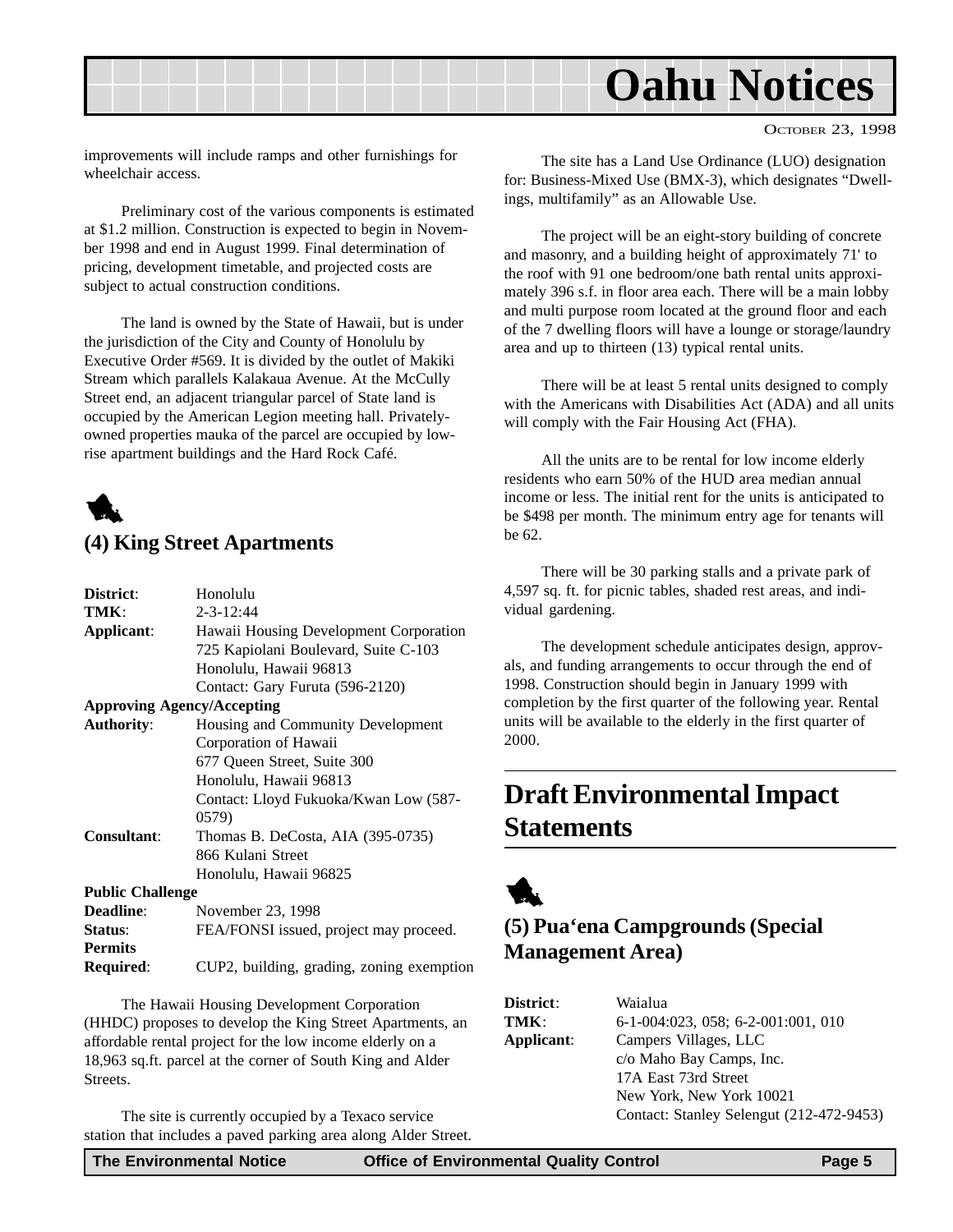# <span id="page-5-0"></span>**Oahu Notices**

#### OCTOBER 23, 1998

#### **Approving Agency/Accepting**

|                       | $ \mu$ $\mu$ $\sim$ $\mu$ $\sim$ $\mu$ $\sim$ $\mu$ $\sim$ $\mu$ $\sim$ $\mu$ |
|-----------------------|-------------------------------------------------------------------------------|
| <b>Authority:</b>     | City and County of Honolulu                                                   |
|                       | Department of Planning and Permitting                                         |
|                       | 650 South King Street, 7th Floor                                              |
|                       | Honolulu, Hawaii 96813                                                        |
|                       | Contact: Sharon Nishiura (527-5028)                                           |
| <b>Consultant:</b>    | Helber Hastert & Fee, Planners                                                |
|                       | 733 Bishop Street, Suite 2590                                                 |
|                       | Honolulu, Hawaii 96813                                                        |
|                       | Contact: Scott Ezer (545-2055)                                                |
| <b>Public Comment</b> |                                                                               |
| Deadline:             | December 7, 1998                                                              |
| Status:               | DEIS First Notice pending public comment.                                     |
|                       | Address comments to the applicant with                                        |
|                       | copies to the approving agency or accepting                                   |
|                       | authority, the consultant and OEQC.                                           |
| <b>Permits</b>        |                                                                               |

**Required**: SMA Use Permit, Conditional Use Permit-Type 1

The 144.5-acre project site is located on the shoreline in Haleiwa. The site is bounded on the south by Kamehameha Highway, Haleiwa Beach Park on the west and a 35-lot residential subdivision to the east. Ingress/egress to the camp will be from Kamehameha Highway, where an existing gate and roadway now serve the site.

Except for a caretaker's cottage and bathhouse in the central portion of the property, the project site is undeveloped.

The proposed campground will contain 252 tent structures scattered throughout the project site. Other accessory structures include two cafeterias, two sundry stores, four observation/interpretive pavilions, a child care center, a registration/administration building, two manager's residences, a caretaker's residence, two storage buildings, a maintenance building, a shade cloth nursery, two open-air pavilions, a multi-purpose center and bathhouses. Recreational facilities include two swimming pools, four tennis courts, nine grass and sand volleyball courts, jogging paths, outdoor exercise equipment, and a basketball court. Approximately 400 off-street parking spaces will be accommodated within two gravel parking areas.

Tents will consist of a wood-frame structure, fiberglass screening, recycled plastic/wood decking and a skin of vinyl fabric. Floor area for each tent will be 256 square feet, in a 16'x 16' frame. Each will be equipped with a propane stove and ice chest. Each unit will be able to accommodate up to six people. However, no more than three adults will be allowed per eco-tent.

Six development alternatives, including a reduced density eco-camp of 195 tents, and a no-action alternative were considered in place of the proposed facility.

The project is within the Special Management Area and the AG-2 General Agricultural District. The applicant is seeking a Special Management Area Use Permit and a Conditional Use Permit, Type 1.

# **Final Environmental Impact Statements**



### **(6) Waipio Peninsula Soccer Park**

| District:                         | Ewa                                          |
|-----------------------------------|----------------------------------------------|
| TMK:                              | 9-3-02:30, 31, 33, 34 & pors. 1, 9, 28 & 32; |
|                                   | 9-4-08 (por); 9-4-10: pors. 08, 27 & 57; and |
|                                   | 9-4-11: pors. 3, 46 & 104                    |
| Applicant:                        | City and County of Honolulu                  |
|                                   | Department of Design and Construction        |
|                                   | 650 South King Street, 2nd Floor             |
|                                   | Honolulu, Hawaii 96813                       |
|                                   | Contact: Randall Fujiki (523-4564)           |
| <b>Approving Agency/Accepting</b> |                                              |
| <b>Authority:</b>                 | Mayor, City and County of Honolulu           |
|                                   | 530 South King Street, Room 300              |
|                                   | Honolulu, Hawaii 96813                       |
| Consultant:                       | <b>Belt Collins Hawaii</b>                   |
|                                   | 680 Ala Moana Boulevard, First Floor         |
|                                   | Honolulu, Hawaii 96813                       |
|                                   | Contact: James Bell (521-5361)               |
| Status:                           | FEIS currently being reviewed by the         |
|                                   | Mayor, City and County of Honolulu.          |
| <b>Permits</b>                    | NPDES; water use; CZM consistency cert.;     |
| <b>Required:</b>                  | clearing, grubbing $\&$ grading; building;   |
|                                   | sewer connection                             |

The Conceptual Master Plan for Waipio Peninsula Soccer Park envisions the development of an approximately 300-acre soccer park at Waipio Peninsula; the widening of Waipio Point Access Road, the possible extension of Waipahu Depot Street, and improvements to these roads' respective intersections with Farrington Highway; the reactivation of a former Oahu Sugar Company stream diversion at Waikele Stream near the former Waipahu Mill; and the construction of a 20-inch non-potable irrigation water transmission line from the stream diversion to the soccer park.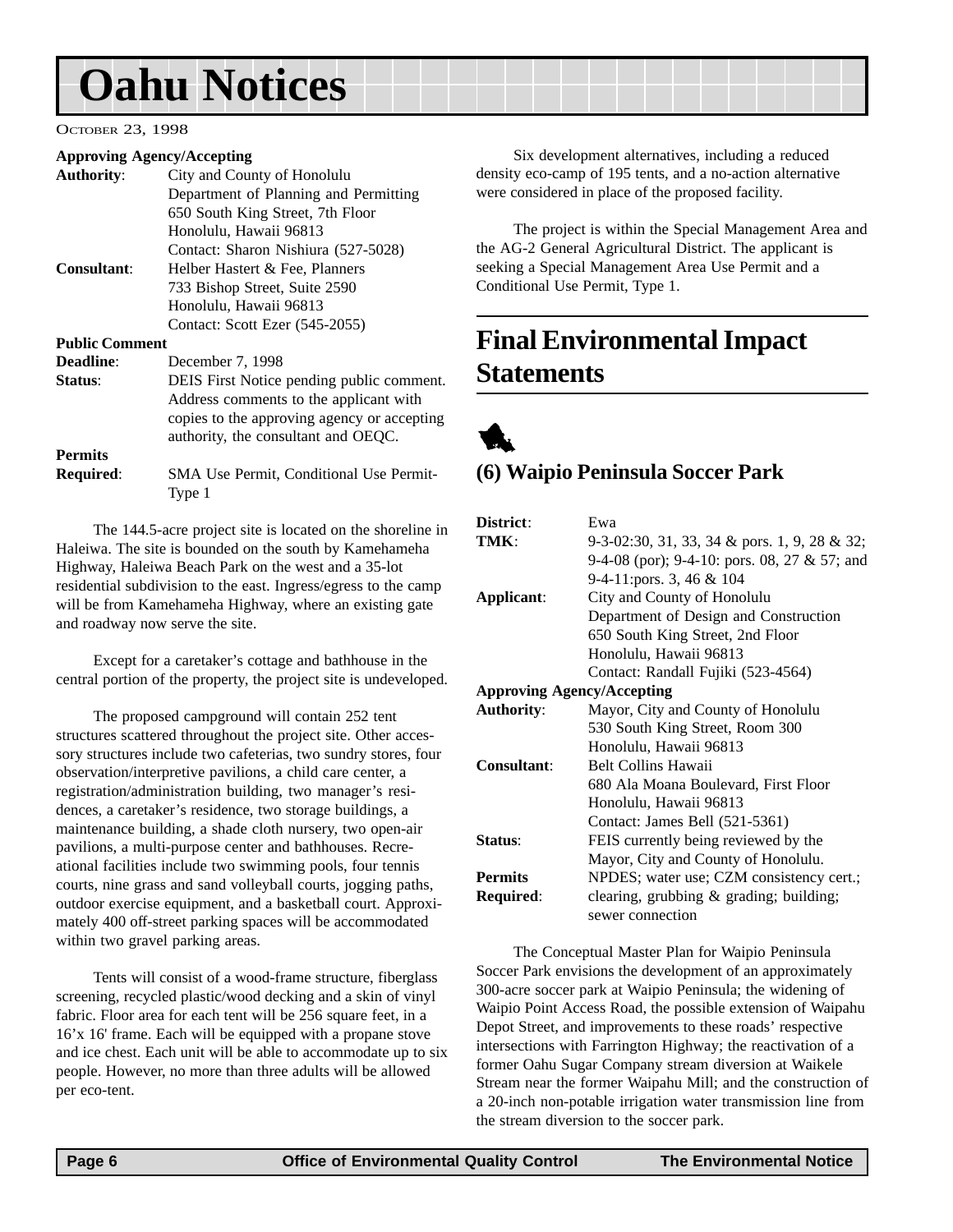<span id="page-6-0"></span>

OCTOBER 23, 1998

A 232-acre portion of the soccer park will be constructed on land leased from the U.S. Navy. The remaining project area consists of land owned by the City, the State, and the Federal government. The project will be developed in two phases, with Phase 1 being completed in 2000 and Phase 2 being completed in the 2010 time frame. At build-out, the Conceptual Master Plan proposes the following facilities:

- Thirty-three (33) regulation soccer fields, seven (7) of which would be illuminated;

- A stadium field with initial seating of 4,000 (Phase 1), expandable to 10,000 seats (Phase 2), with locker rooms, trainer facilities, media facilities, security, administrative offices, medical facilities, public concessions, and restrooms;

- Rehabilitation of facilities at the Waipahu Incinerator (which ceased operations in 1993) for use as a training center with locker rooms, a multi-purpose room, recreational and training facilities, conference and meeting rooms, kitchen and dining facilities, and dormitories;

- Two indoor soccer arenas on the incinerator site as part of the training center with bleacher seating and support facilities;

- Five to ten beach (sand lot) soccer fields;
- Free-standing restrooms and concession stands;
- Parking for up to 5,000 cars;

- A non-potable irrigation water source and transmission system to the soccer park and agricultural lands south of the soccer park site;

- Potable water and sanitary sewer systems;

- Improvements to Waipio Point Access Road and Waipahu Depot Street, and their respective intersections with Farrington Highway; and

- Drainage improvements adjacent to Waipio Point Access Road.

# **National Environmental Policy Act (NEPA)**



# **(7) Demolition of Round House Restaurant, Building 715, Fort Shafter (Draft Environmental Assessment)**

**District**: Honolulu **Applicant**: Directorate of Public Works U.S. Army Garrison, Hawaii Schofield Barracks, Hawaii 96857-5013 Contact: Peter Yuh, Jr. (656-2878 x 1051)

#### **Public Comment**

**Deadline**: November 23, 1998

The U.S. Army Garrison, Hawaii (USAG-HI) is proposing to demolish the Round House Restaurant, Building 715, at Fort Shafter, Hawaii. The purpose of the proposed action is to dispose of a facility that has no projected use for in the future and has been an obstruction to safe traffic and pedestrian movement in the area. Currently, the Army in Hawaii has excess of club facilities and must reduce the number of facilities to meet space authorization ceilings. Once demolished, the site would be landscaped, with a portion paved for additional parking for the adjacent new Fort Shafter Combined Club Facility.

The Round House Restaurant is over 50 years old. Due to the proposed demolition, action was initiated to research the historical value of the building. Based on significance analysis performed, it was determined that the Round House would be eligible for the National Register of Historic Places. To mitigate the adverse effect of the demolition of the Round House, historic documentation of the Historic Architectural Building Survey/Historic American Engineering Record (HABS/HAER) format Level I has been completed.

Several alternatives to retain the building were considered; however, none were determined to be feasible due to the high renovation costs required to bring the structure up to current building codes, declining facility maintenance and repair funding, and no projected need for the facility.

Comment deadline for this DEA is November 23, 1998. Please send comments to Peter Yuh, Jr., Environmental Division, Directorate of Public Works, U.S. Army Garrison, Hawaii, Schofield Barracks, HI 96857-5013. Any questions, please call him at 656-2878 ext. 1051.

# **Previously Published Projects Pending Public Comments**

#### **Draft Environmental Assessments**

#### **1** DLNR Oahu Basevard

**Applicant**: Department of Land and Natural Resources P.O. Box 373 Honolulu, Hawaii 96809 Contact: Hiram Young (587-0260) **Approving Agency/Accepting Authority**: Same as above.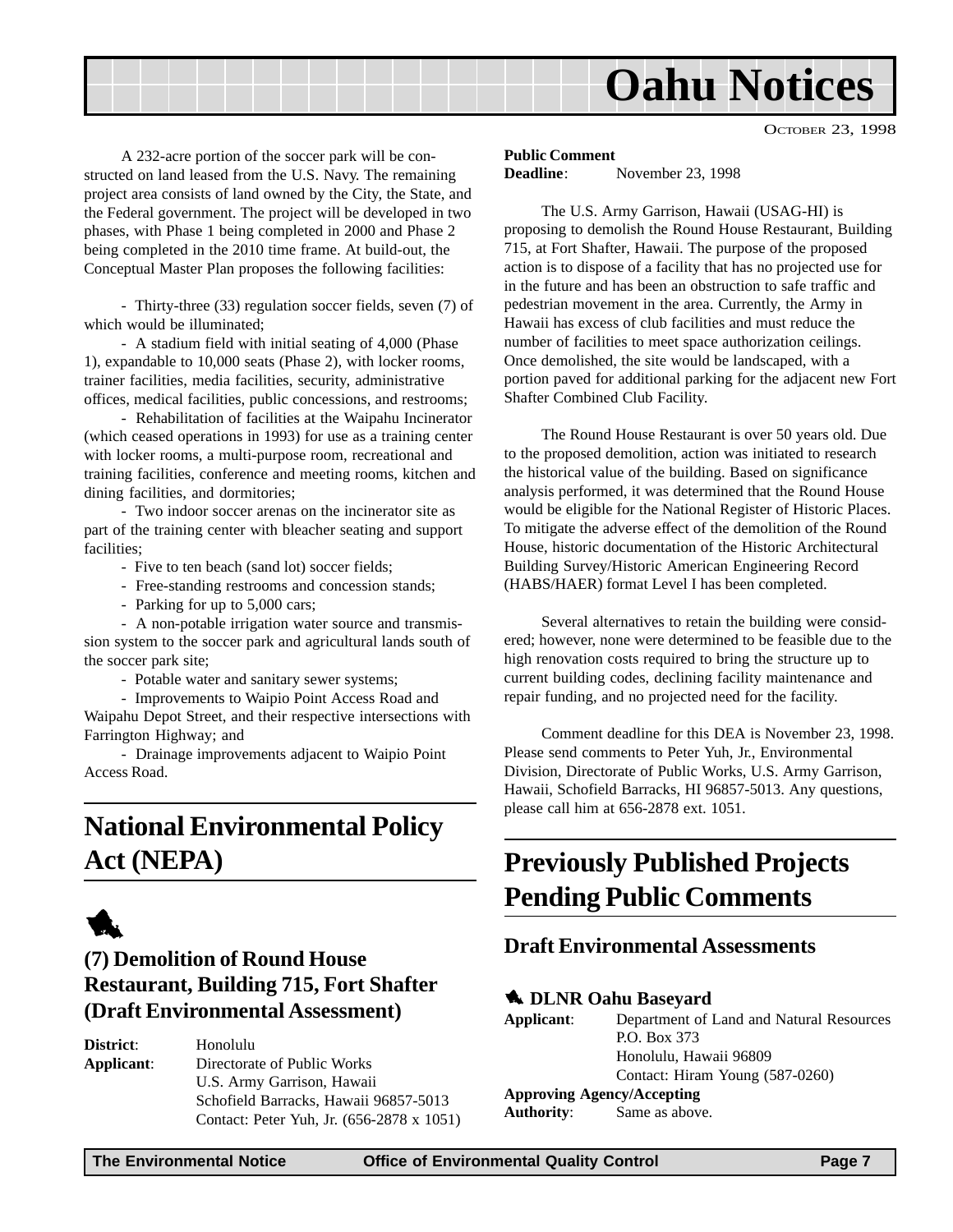# <span id="page-7-0"></span>**Oahu Notices**

OCTOBER 23, 1998

**Public Comment Deadline**: November 9, 1998

# 1 **H-3 Retention of Access Roads, North**

#### **Halawa Valley and Haiku Valley**

**Applicant**: Department of Transportation Highways Division 869 Punchbowl Street Honolulu, Hawaii 96813 Contact: Karen Chun (587-2125) **Approving Agency/Accepting**

**Authority**: Same as above. **Public Comment Deadline**: November 9, 1998

#### 1 **Kawai Nui Marsh Management Plan**

| Applicant: | Department of Land and Natural Resources |
|------------|------------------------------------------|
|            | Land Division                            |
|            | 1151 Punchbowl Street, Room 220          |
|            | Honolulu, Hawaii 96813                   |
|            | Contact: Tom Eisen/Lauren Tanaka (587-   |
|            | 0386/587-0385)                           |
|            | <b>Approving Agency/Accepting</b>        |
|            | $\blacksquare$                           |

**Authority**: Same as above. **Public Comment Deadline:** Comment deadline extended to November 23, 1998. Note: Public information meeting will be held on October 28, 1998 from 6:30 p.m. - 9:00 p.m. at the Kailua District Park gym in the downstairs meeting room, 21 South Kainalu Drive, Kailua.

## **Environmental Impact Statement Preparation Notices**

#### 1 **Koko Head Regional Park and Nature**

#### **Preserve**

**Applicant**: City and County of Honolulu Department of Design and Construction 650 South King Street, 2nd Floor Honolulu, Hawaii 96813 Contact: Jim Nakasone (527-6306)

**Approving Agency/Accepting**

**Authority**: Mayor, City and County of Honolulu 530 South King Street, Room 300 Honolulu, Hawaii 96813

**Public Comment**

**Deadline**: November 9, 1998

#### **1.** Unisyn Biowaste Technology Facility

| Applicant:            | Unisyn Biowaste Technology            |
|-----------------------|---------------------------------------|
|                       | 41-249 Waikupanaha Street             |
|                       | Waimanalo, Hawaii 96795               |
|                       | Contact: Matt Lyum (259-8877)         |
|                       | <b>Approving Agency/Accepting</b>     |
| <b>Authority:</b>     | City and County of Honolulu           |
|                       | Department of Planning and Permitting |
|                       | 650 South King Street, 7th Floor      |
|                       | Honolulu, Hawaii 96813                |
|                       | Contact: Ardis Shaw-Kim (527-5349)    |
| <b>Public Comment</b> |                                       |
| <b>Deadline:</b>      | November 9, 1998                      |

### **Final Environmental Impact Statements**

#### 1 **Honolulu Block J Redevelopment Project**

| Applicant:        | City and County of Honolulu             |
|-------------------|-----------------------------------------|
|                   | Department of Community Services        |
|                   | 715 South King Street, Suite 311        |
|                   | Honolulu, Hawaii 96813                  |
|                   | Contact: Keith Ishida (527-5092)        |
|                   | <b>Approving Agency/Accepting</b>       |
| <b>Authority:</b> | City and County of Honolulu             |
|                   | <b>Planning Department</b>              |
|                   | 650 South King Street                   |
|                   | Honolulu, Hawaii 96813                  |
|                   | Contact: Patrick Onishi (523-4713)      |
| Status:           | FEIS currently being reviewed by the    |
|                   | Planning Department, City and County of |
|                   | Honolulu.                               |
|                   |                                         |

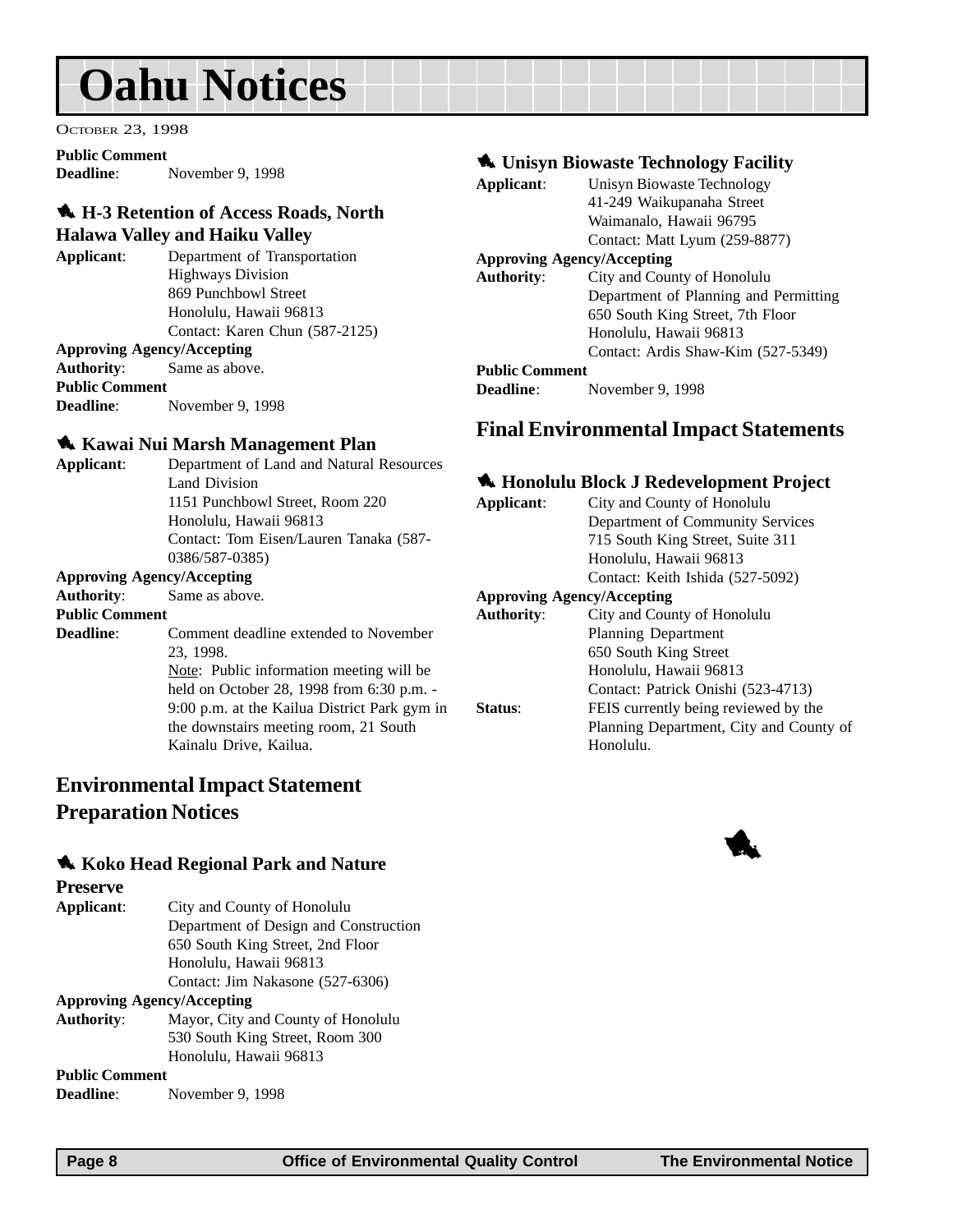# **Maui Notices**

OCTOBER 23, 1998

<span id="page-8-0"></span>

requesting a Revocable Permit and possible future Executive Order and Subdivision of approximately eight (8) acres of state-owned land in order to construct a Boat House, Storage Facility, Native Hawaiian Plant Nursery, future Administrative Building, and other necessary appurtenances located in Ma'alaea, Maui, Hawaii. The Boat House will be utilized for the storage of a boat and trailer used by KIRC's Ocean Management program. The Storage Facility will house equipment and supplies for the KIRC's Restoration and Ocean Management programs. The nursery will include planting areas for the propagation of Native Hawaiian plants, which will be delivered to and transplanted on Kaho'olawe in support of the goals and objectives of the KIRC's Environmental Restoration Plan. The future Administrative Building will provide office space for KIRC staff. The project site will

petroglyphs, a destroyed heiau, midden scatter, and terrace segments. Based upon recommendations from the DLNR - Historic Preservation Division, the area proposed for development will be restricted to the near level and previously graded area, which is makai (east) of the destroyed heiau and petroglyph sites. Recent construction and cattle ranching activities in the area proposed for development make it unlikely that any significant cultural or historic sites remain intact today.

The proposed project serves to advance the goals of the Kaho'olawe Use Plan, the Kaho'olawe Ocean Resource Management Plan, and the Kaho'olawe Environmental Restoration Plan, as well as KIRC's Vision Statement.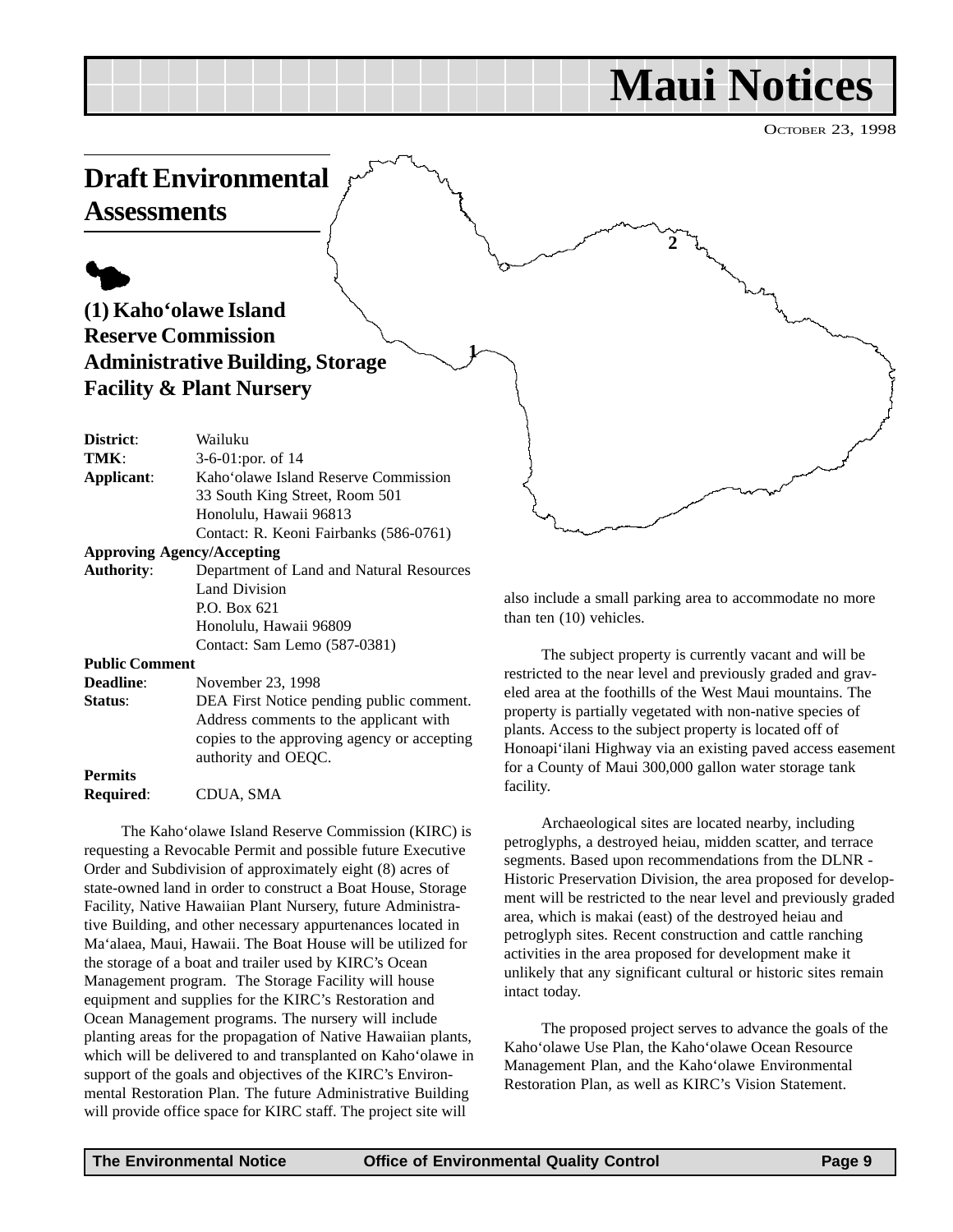# <span id="page-9-0"></span>**Maui Notices**

OCTOBER 23, 1998

# $\blacklozenge$ **(2) Marquard Family Subdivision**

| District:             | Makawao                                     |
|-----------------------|---------------------------------------------|
| TMK:                  | $2 - 9 - 2:14$                              |
| Applicant:            | Michael Marquard                            |
|                       | c/o Brumbaugh and Jenkins                   |
|                       | 2065 Main Street, Suite 101                 |
|                       | Wailuku, Hawaii 96793-1693                  |
|                       | Contact: Brian Jenkins (242-5545)           |
|                       | <b>Approving Agency/Accepting</b>           |
| <b>Authority:</b>     | Department of Land and Natural Resources    |
|                       | <b>Land Division</b>                        |
|                       | 1151 Punchbowl St., Room 220                |
|                       | Honolulu, Hawaii 96813                      |
|                       | Contact: Tom Eisen (587-0386)               |
| <b>Public Comment</b> |                                             |
| <b>Deadline:</b>      | November 23, 1998                           |
| Status:               | DEA First Notice pending public comment.    |
|                       | Address comments to the applicant with      |
|                       | copies to the approving agency or accepting |
|                       | authority and OEQC.                         |
| <b>Permits</b>        |                                             |
| Required:             | Re-zoning, Conservation District Use        |
|                       |                                             |

The applicant is proposing to subdivide a 24.98 acre parcel of land into three parcels for members of his family. While the majority of the property is in the Agricultural land use district, a small strip of land mauka of the top of the seacliff is in the Conservation District. There will be no change of the existing pasture use and no construction or other development activity that will take place in the Conservation District portion of the land. The applicant is proposing a Conservation Easement with the State of Hawaii to ensure the perpetual protection of the Conservation land. This Conservation Easement would provide greater protection than is currently available under state law, and thus would serve a public purpose**.**

# **Previously Published Projects Pending Public Comments**

### **Draft Environmental Assessments**

### 3 **Haleakala Broadcast Facility**

| Applicant:                        | University of Hawaii             |
|-----------------------------------|----------------------------------|
|                                   | Institute for Astronomy          |
|                                   | 2680 Woodlawn Drive              |
|                                   | Honolulu, Hawaii 96822           |
|                                   | Contact: Mike Maberry (878-1215) |
| <b>Approving Agency/Accepting</b> |                                  |
| <b>Authority:</b> Same as above.  |                                  |
| <b>Public Comment</b>             |                                  |
| <b>Deadline:</b>                  | November 9, 1998                 |
|                                   |                                  |

#### 3 **Kaheawa Pastures Windfarm (Zond Pacific)**

| Zond Pacific, Inc.                       |
|------------------------------------------|
| 485 Waiale Drive                         |
| Wailuku, Hawaii 96793                    |
| Contact: Keith Avery (808-244-9389 or    |
| 800-605-1050)                            |
| <b>Approving Agency/Accepting</b>        |
| Department of Land and Natural Resources |
| Land Division                            |
| $P.$ Box 621                             |
| Honolulu, Hawaii 96809                   |
| Contact: Lauren Tanaka (587-0385)        |
| <b>Public Comment</b>                    |
|                                          |

**Deadline**: November 9, 1998

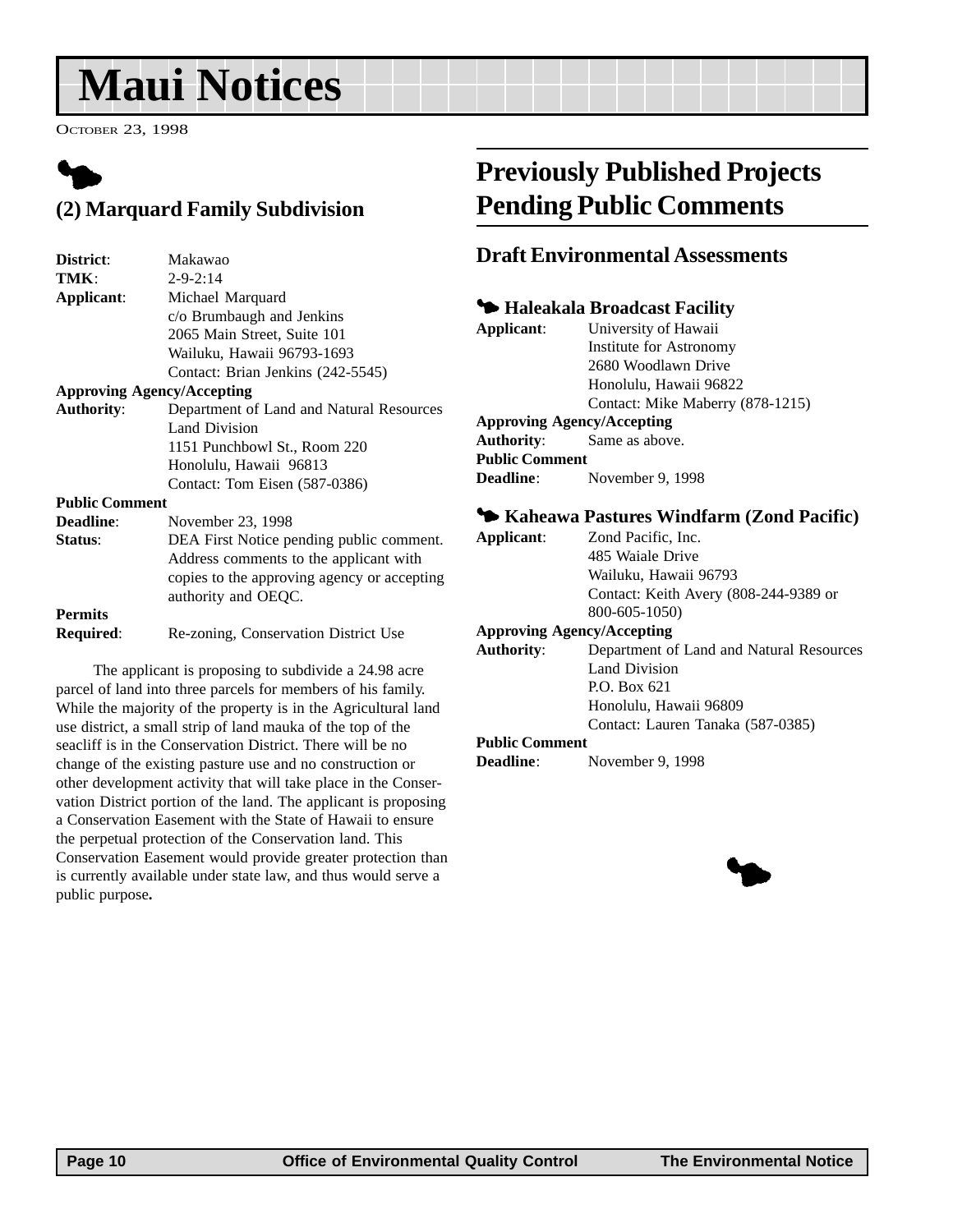# **Hawaii Notices**

OCTOBER 23, 1998

# <span id="page-10-0"></span>**Final Environmental Assessments/Findings of No Significant Impacts (FONSI)**

# $\blacktriangleright$

## **(1) Ahalanui Park Development**

| District:                                                                 | Puna                                       |
|---------------------------------------------------------------------------|--------------------------------------------|
| TMK:                                                                      | $1-4-2:5, 6, 61$                           |
| Applicant:                                                                | County of Hawaii                           |
|                                                                           | Department of Parks and Recreation         |
|                                                                           | 25 Aupuni Street                           |
|                                                                           | Hilo, Hawaii 96720                         |
|                                                                           | Contact: Norman Olesen (961-8565)          |
|                                                                           | <b>Approving Agency/Accepting</b>          |
| Authority:                                                                | Same as above.                             |
| <b>Consultant:</b>                                                        | Ron Terry, Ph.D. (982-5831)                |
|                                                                           | <b>HC 2 Box 9575</b>                       |
|                                                                           | Keaau, Hawaii 96749                        |
| <b>Public Challenge</b>                                                   |                                            |
| $\mathbf{D} \cdot \mathbf{A}$ . The same of $\mathbf{D} \cdot \mathbf{A}$ | $\mathbf{M} = \mathbf{M} \cdot \mathbf{A}$ |

| <b>Deadline:</b> | November 23, 1998                      |
|------------------|----------------------------------------|
| Status:          | FEA/FONSI issued, project may proceed. |
| <b>Permits</b>   | CZM Consistency Determination; SMA;    |
| <b>Required:</b> | building permits                       |

The proposed action would add features to improve the safety and recreational quality of Ahalanui Park, a well-used swimming pond and picnic area on the shoreline near Pohoiki. The improvements are: a 0.5 acre parking lot on the mauka boundary of the park; conversion and renovation of existing structures for use as a caretaker's cottage and community center; paved walkways between the parking lot and pond and other foot trails through the park; restrooms with composting toilets and a leaching field for graywater; on-site water line improvements; improved safety features, including an emergency telephone and photovoltaic security lights; upgrade of safety level of pond including rails, steps and lifeguard facilities; picnic facilities and a children's playground; and widening and improvement of a 2,000 foot section of the Kaimu-Kapoho road, which fronts the park.

The EA is a joint federal/state document. In compliance with Executive Order 11988 (Floodplain Management) and the Federal Emergency Management Agency's implementing regulations (44 CFR Part 9), a public notice that further



describes the reasons for siting facilities in the floodplain is also available for review at the Hilo and Pahoa Public Libraries.

# **Previously Published Projects Pending Public Comments**

### **Draft Environmental Assessments**

#### 6 **Paradise Drive Waterline**

| Applicant:                        | County of Hawaii                  |
|-----------------------------------|-----------------------------------|
|                                   | Office of the Mayor               |
|                                   | 25 Aupuni Street                  |
|                                   | Hilo, Hawaii 96720                |
|                                   | Contact: Norman Olesen (961-8565) |
| <b>Approving Agency/Accepting</b> |                                   |
| <b>Authority:</b> Same as above.  |                                   |
| <b>Public Comment</b>             |                                   |
| <b>Deadline</b> :                 | November 9, 1998                  |
|                                   |                                   |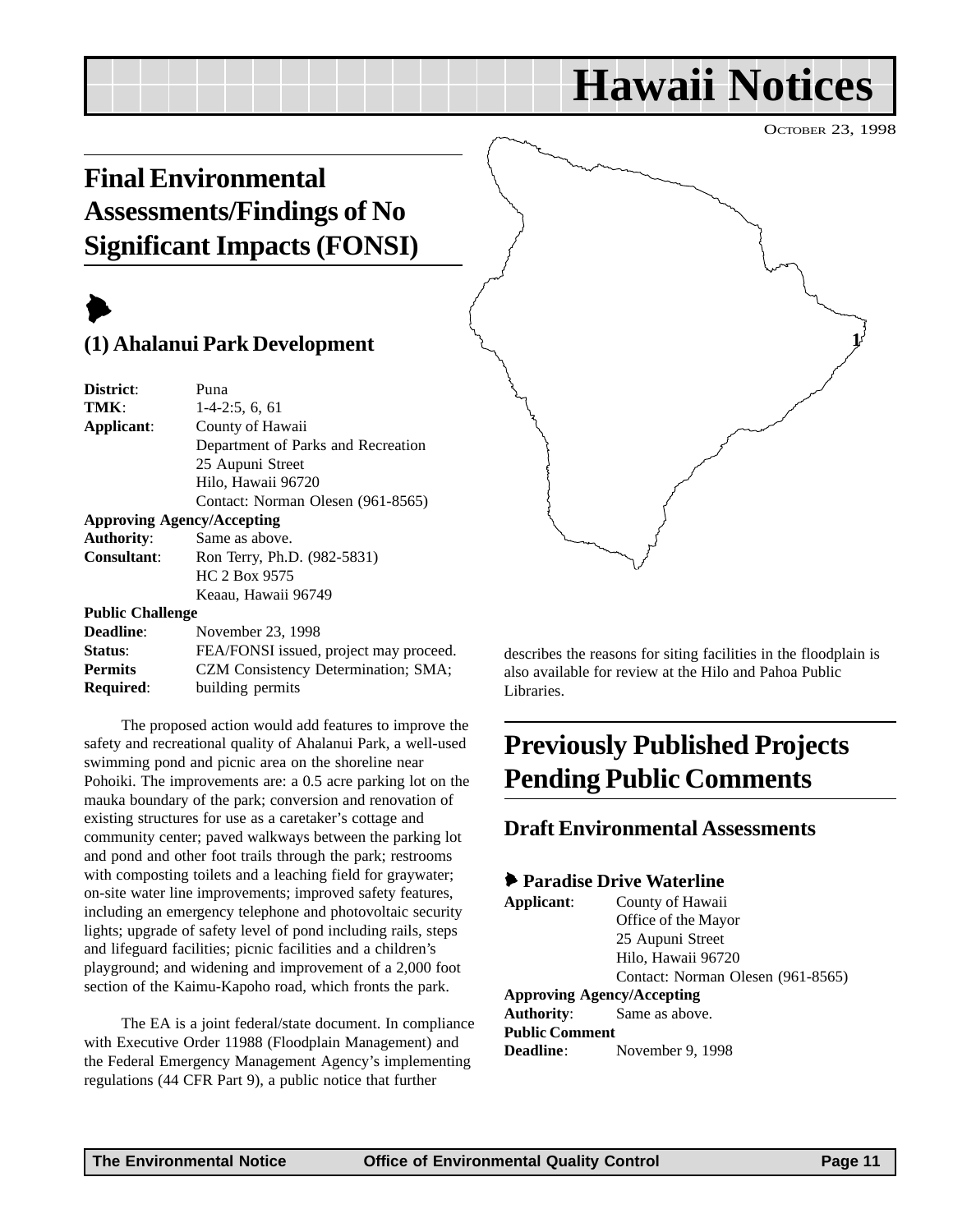# <span id="page-11-0"></span>**Hawaii Notices**

OCTOBER 23, 1998

#### 6 **Upolu Airport Master Plan**

**Applicant**: Department of Transportation Airports Division 400 Rodgers Boulevard, Suite 700 Honolulu, Hawaii 96819 Contact: Jerry Matsuda (838-8600) **Approving Agency/Accepting Authority**: Same as above. **Public Comment Deadline**: November 9, 1998

#### 6 **Wailuku Riverfront Park**

| Applicant:            | County of Hawaii                   |  |  |  |
|-----------------------|------------------------------------|--|--|--|
|                       | Department of Parks and Recreation |  |  |  |
|                       | 25 Aupuni Street                   |  |  |  |
|                       | Hilo, Hawaii 96720                 |  |  |  |
|                       | Contact: Glen Miyao (961-8311)     |  |  |  |
|                       | <b>Approving Agency/Accepting</b>  |  |  |  |
|                       | <b>Authority:</b> Same as above.   |  |  |  |
| <b>Public Comment</b> |                                    |  |  |  |
| <b>Deadline:</b>      | November 9, 1998                   |  |  |  |
|                       |                                    |  |  |  |



# **Coastal Zone News**

## **Federal Consistency Reviews**

The Hawaii Coastal Zone Management (CZM) Program has received the following federal actions to review for consistency with the CZM objectives and policies in Chapter 205A, Hawaii Revised Statutes. This public notice is being provided in accordance with section 306(d)(14) of the National Coastal Zone Management Act of 1972, as amended. For more information, please call John Nakagawa with the Hawaii CZM Program at 587-2878. Federally mandated deadlines require that comments be received by the date specified for each CZM consistency review and can be mailed to:

Bradley J. Mossman, Director Office of Planning Dept. of Business, Economic Development and Tourism P.O. Box 2359 Honolulu, Hawaii 96804 Or, fax comments to the CZM Program at 587-2899.



# **(1) Kanaha Stream Culvert & Road Crossing, Papakolea, Honolulu, Oahu**

| Applicant:                                          | Department of Hawaiian Home Lands &  |  |  |
|-----------------------------------------------------|--------------------------------------|--|--|
|                                                     | Kamehameha Investment Corp.          |  |  |
|                                                     | Contact: 587-6451                    |  |  |
| <b>Consultant:</b>                                  | PBR Hawaii                           |  |  |
|                                                     | Contact: Yukie Ohashi, 521-5631      |  |  |
| <b>Federal Agency: U.S. Army Corps of Engineers</b> |                                      |  |  |
|                                                     | Contact: Alan Everson, 438-9258 x 11 |  |  |

#### **Federal Action:** Department of the Army Permit **Location:** Papakolea, Oahu **TMK:** 2-4-42: 1&37

#### **Proposed Action:**

Construct a box culvert and road crossing in Kanaha Stream to provide access to the DHHL Kalawahine Streamside residential development. A double box culvert is planned to be about 23 feet wide and 102 feet long. Wing walls and velocity dissipaters are planned upstream and downstream of the culvert. The access road will be constructed over the box culvert and will have a 28-foot wide two-lane roadbed, sidewalk and shoulders. **Comments Due:** November 6, 1998

 $\blacktriangleright$ 

## **(2) Saddle Road Project, Mamalahoa Highway to Milepost 6, Hawaii**

**Federal Agency:**Federal Highway Administration Contact: Bert McCauley, (303) 716-2141 **Federal Action:** Direct Federal Activity

**Location:** Mamalahoa Highway to Milepost 6, Hawaii **Proposed Action:**

Improve and realign portions of Saddle Road (State Highway 200) between Mamalahoa Highway and Milepost 6 near Hilo. Twelve alternatives are under consideration incorporating use of the existing alignment and new alignments. The project is intended to improve pavement conditions, increase safety and capacity, improve qualityof traffic flow, decrease cross-island travel times, and stimulate economic growth.

**Comments Due:** November 6, 1998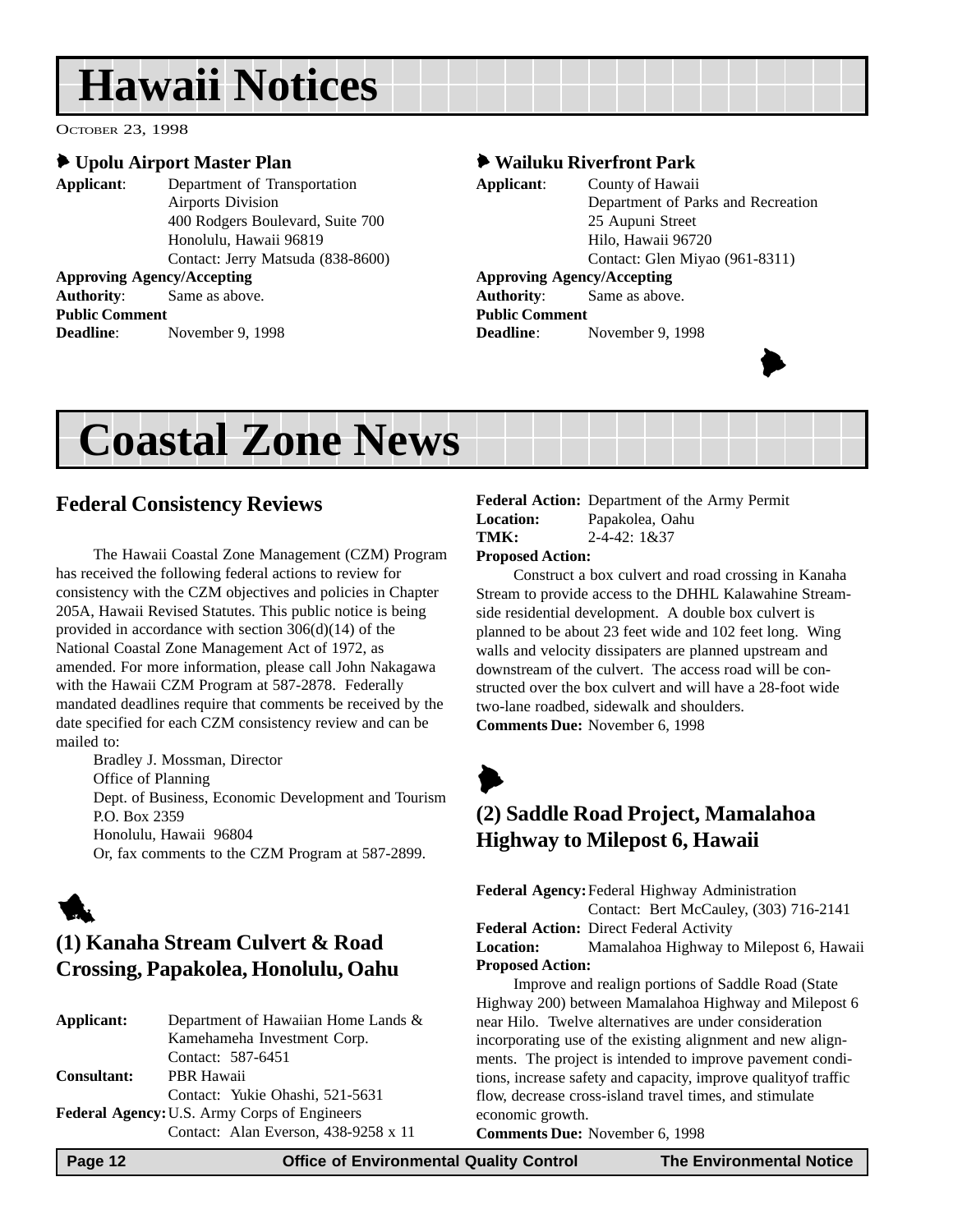# **Coastal Zone News**

OCTOBER 23, 1998

# <span id="page-12-0"></span> $\blacktriangleright$ **(3) Puna Emergency Road Improvements, Hawaii**

| Applicant:                                           | County of Hawaii Office of Housing and |  |  |  |
|------------------------------------------------------|----------------------------------------|--|--|--|
|                                                      | Community Development (OHCD)           |  |  |  |
|                                                      | Contact: Royce Shiroma, (808) 961-8379 |  |  |  |
| <b>Consultant:</b>                                   | Ron Terry, (808) 982-5831              |  |  |  |
| Federal Agency: U.S. Department of Housing and Urban |                                        |  |  |  |
|                                                      | Development (HUD)                      |  |  |  |
| <b>Federal Action: Federal Funds</b>                 |                                        |  |  |  |
| <b>Location:</b>                                     | Puna, Island of Hawaii                 |  |  |  |
| TMK:                                                 | $(3rd)$ 1-6-45: 73                     |  |  |  |
|                                                      |                                        |  |  |  |

#### **Proposed Action:**

OHCD proposes to receive and use \$750,000 of Economic Development Initiative Special Project funds from HUD to pave a currently unpaved County road connecting Ainaloa Subdivision to Hawaiian Acres Subdivision (0.3 miles) and also paving Ainaloa Boulevard (3.1 miles) in Puna. These improvements are part of a larger 8.7 mile project whereby the County of Hawaii is funding construction improvements for the emergency access road connecting State Highway 11 to State Highway 130, passing through the Hawaiian Acres and Ainaloa subdivisions. The primary purpose of the project is to provide adequate access to the area by the Police and Fire Departments and ambulance services. The road will also be open for public travel. **Comments Due:** November 6, 1998



## **(4) Disposal and Reuse of Naval Air Station Barbers Point, Oahu**

**Federal Agency:**Department of the Navy Contact: Fred Minato, 471-9338 **Federal Action:** Direct Federal Activity **Location:** Barbers Point, Oahu **TMK:** 9-1-13: 1

**Proposed Action:**

As a result of the 1993 Base Closure and Realignment Commission recommendations, NASBP will be closed on July 2, 1999. The proposed action is the disposal of 2,100 acres of Navy properties, declared surplus by the base closure, for subsequent reuse and redevelopment. **Comments Due:** November 6, 1998

1

## **(5) Primary Corridor Transportation Study, Oahu**

**Applicant:** City & County of Honolulu Department of Transportation Services (DTS) Contact: Phyllis Kurio, 527-6894 **Federal Agency:**Federal Transit Administration, U.S. Department of Transportation **Federal Action:** Federal Funds **Location:** Ewa to East Honolulu, Oahu **Proposed Action:**

DTS proposes to receive and use \$1,000,000 of Federal Transit Capital Improvement Grants funds from the Federal Transit Administration to conduct a comprehensive transportation investment analysis to develop and evaluate mobility alternatives for the City's primary urban corridor from Ewa to East Honolulu. A report will be prepared documenting the analysis of several major transportation infrastructure alternatives within the City. An environmental document to satisfy federal and State requirements will also be prepared. **Comments Due:** November 6, 1998

# **Marine and Coastal Zone Management Advisory Group**

The Marine and Coastal Zone Management Advisory Group (MACZMAG) will hold its next regularly scheduled meeting on Friday, November 20, 1998 from 9:00 a.m. - 11:00 a.m. Location to be announced.

MACZMAG meeting agendas and minutes are now available on the Hawaii Coastal Zone Management Program web page at www.hawaii.gov/dbedt/czm.

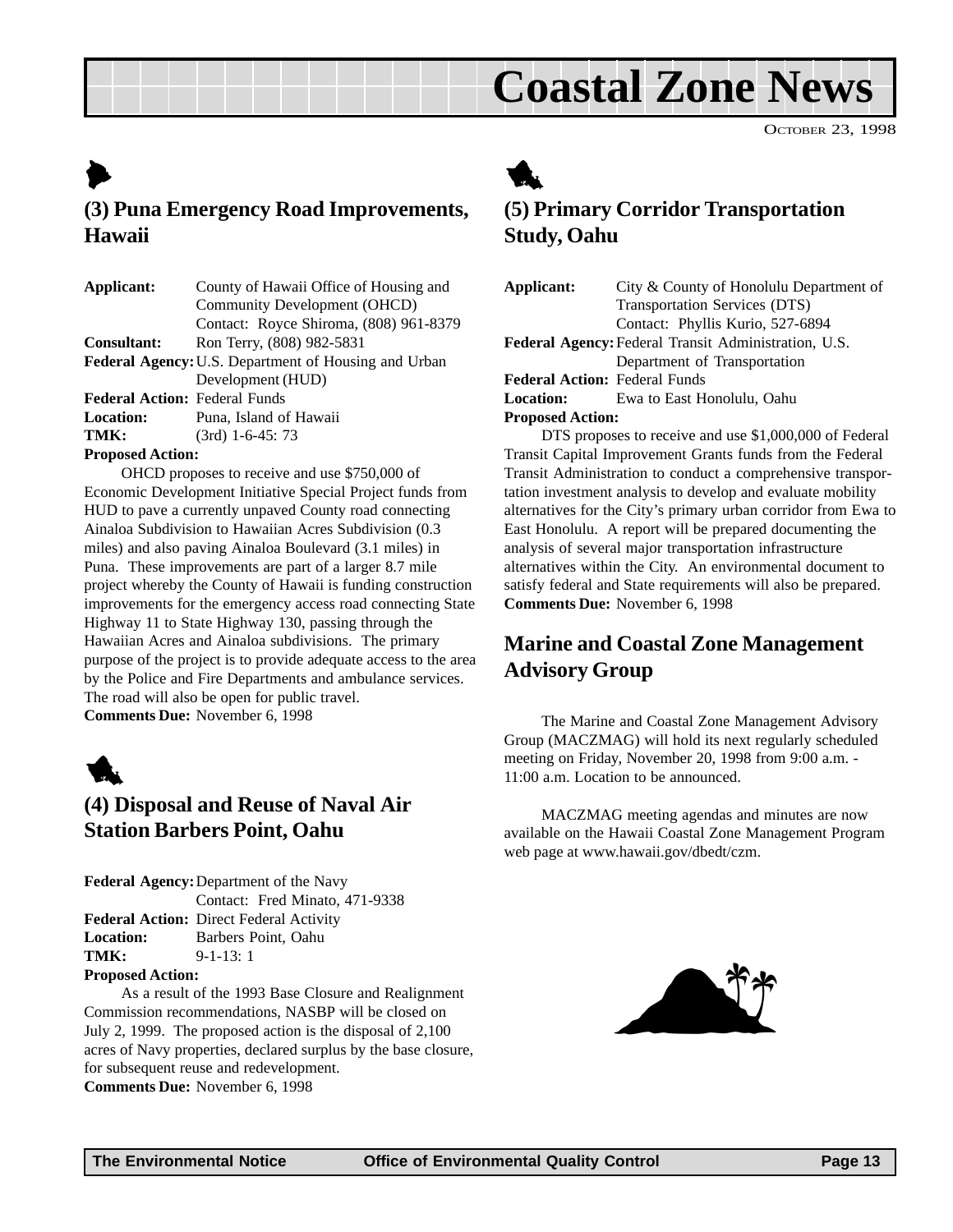# **Shoreline Notices**

OCTOBER 23, 1998

### **Shoreline Certification Applications**

Pursuant to § 13 -222-12, HAR the following shoreline certification applications are available for inspection at the DLNR District Land Offices on Kauai, Hawaii and Maui and at Room 220, 1151 Punchbowl St., Honolulu, Oahu (Tel: 587-0414). All comments shall be submitted in writing to the State Land Surveyor, 1151 Punchbowl Street, Room 210, Honolulu, HI 96813 and postmarked no later than fifteen (15) calendar days from the date of the public notice of the application.

| Case<br>$NQ$ . | Date<br>Received | Location                                                                                                                                                                                                                        | Applicant                                                      | Tax Map<br>Key                     |
|----------------|------------------|---------------------------------------------------------------------------------------------------------------------------------------------------------------------------------------------------------------------------------|----------------------------------------------------------------|------------------------------------|
| $0A - 691$     | 09/28/98         | R.M. Towill Corporation<br>Por. of Pupukea Beach Park,<br>Pupukea, Koolauloa, Oahu (671<br>for City and County of<br>Honolulu/Dept of Parks &<br>Kamehameha Highway)<br>Recreation                                              |                                                                | $5 - 9 -$<br>04:Por.<br>19         |
| $0A-692$       | 10/02/98         | Lot V, Por Pahonu Lots, Pahonu,<br>Walter P. Thompson, Inc.<br>Waimanalo, Koolaupoko, Oahu (41-<br>for Poomaikelani<br>497 Kalanianaole Highway)<br>Kawananakoa                                                                 |                                                                | $4 - 1 - 02:9$                     |
| $0A - 693$     | 10/02/98         | Lot 322, Ld Ct App 323, Pueohala,<br>Walter P. Thompson, Inc.<br>for Steve & Alma Funke<br>Kalaheo, Kailua, Koolaupoko, Oahu<br>(140 North Kalaheo Avenue)<br>and John & Rickie<br>Titherington                                 |                                                                | $4 - 3 - 15:10$                    |
| $OA - 694$     | 10/05/98         | Lot $4-A$ of Subdiv. of Lot $4 \& 5$ .<br>Portlock Road Subdiv. No. 2, File<br>Plan 2193, Lot 4-A of Subdiv. Lot<br>4, Portlock Road Subdiv., File<br>Plan 1361, Maunalua, Honolulu,<br>Oahu (505, 525, & 535 Portlock<br>Road) | Sam O. Hirota, Inc. for<br>Kamehameha<br>Schools/Bishop Estate | $3 - 9 - 26:5$ ,<br>$47 \times 48$ |
| $HA - 199$     | 09/29/98         | Lot 55 of Puako Beach Lots (HTS<br>Plat 414-B), Being the Whole of<br>Grant 13,477 to Alice Cordelia<br>Brown, Lalamilo, Waimea, S.<br>Kohala, Hawaii (69-1732 Puako<br>Beach Drive)                                            | Wes Thomas Associates<br>for Frederick Otto                    | $6 - 9 - 04:13$                    |

### **Shoreline Certifications and Rejections**

Pursuant to §13-222-26, HAR the following shorelines have been certified or rejected by the DLNR. A person may appeal a certification or rejection to the BLNR, 1151 Punchbowl Street, Room 220, Honolulu, M 96813, by requesting in writing a contested case hearing no later than twenty (20) calendar days from the date of public notice of certification or rejection.

| Date<br>Cert/Rej      | Location<br>Applicant                                                                                                                                                                                                          |                                                                                                                | Tax<br>Map<br>Key                           |
|-----------------------|--------------------------------------------------------------------------------------------------------------------------------------------------------------------------------------------------------------------------------|----------------------------------------------------------------------------------------------------------------|---------------------------------------------|
| Certified<br>10/13/98 | Hauula Beach Park, Hauula,<br>Koolauloa, Oahu (135 Kamehameha<br>Highway)                                                                                                                                                      | Engineers Surveyors<br>Hawaii, Inc. for City<br>and County of<br>Honolulu, Department<br>of Parks & Recreation |                                             |
| Certified<br>10/13/98 | Hawaii Land<br>Lot 24, Map 8 of Ld Ct App 446,<br>Kaalaea, Koolaupoko, Oahu (47-710<br>Consultants for Donald<br>Kamehameha Highway)<br>Caindec                                                                                |                                                                                                                | $4 - 7 -$<br>17:11                          |
| Certified<br>10/13/98 | Lots 1 & 2, Portlock Road<br>Sam O. Hirota, Inc.<br>Subdivision No. 2, File Plan 2193,<br>for Evershine VIII<br>Maunalua, Honolulu, Oahu (565<br>$T_{1}$ , $P_{2}$<br>Portlock Road)                                           |                                                                                                                | $3 - 9 -$<br>26:44<br>& 45                  |
| Certified<br>10/13/98 | Lot 5-B and Lot 6, North Kahaluu<br>Beach Subdivision Por of RP 6856,<br>LCAw 7713, Ap 6 to Kamamalu,<br>Kahaluu, N. Kona, Hawaii (78-6616<br>Alii Drive)                                                                      | Wes Thomas Associates<br>for Dr. Elizabeth<br>Marshall                                                         |                                             |
| Certified<br>10/13/98 | Being a Por of RP 8213, LCAw 6715 to<br>Warren S. Unemori<br>Engineering, Inc. for<br>Hoomanawanui, Keahou, Honuaula,<br>Makawao (Wailea, Kihei), Maui<br>American Fidelity<br>(Makena Road, Wailea, Maui)<br>Property Company |                                                                                                                | $2 - 1 -$<br>12:15                          |
| Certified<br>10/13/98 | Esmt 167, Ld Ct App 1683, Map 23,<br>Affecting Por of Lot 403,<br>appurtenant to Lot 324, Ld Ct App<br>1683, Map 19, Kaluakoi, Molokai<br>(Pohakuloa Road, Maunaloa, Molokai)                                                  | Charles Busby for<br>Arthur Parr                                                                               |                                             |
| Certified<br>10/13/98 | Esmt 185, Ld Ct App 1683, Map 23,<br>Affecting Por of Lot 403,<br>Appurtnenant to Lot 340, Ld Ct App<br>1683 Map 19, Kaluokoi, Molokai<br>(Pohakuloa Road, Maunaloa, Molokai)                                                  | Charles Busby for<br>Stephen Ward                                                                              | $5 - 1 -$<br>08:52<br>$& 5 - 1 -$<br>06:156 |
|                       |                                                                                                                                                                                                                                |                                                                                                                |                                             |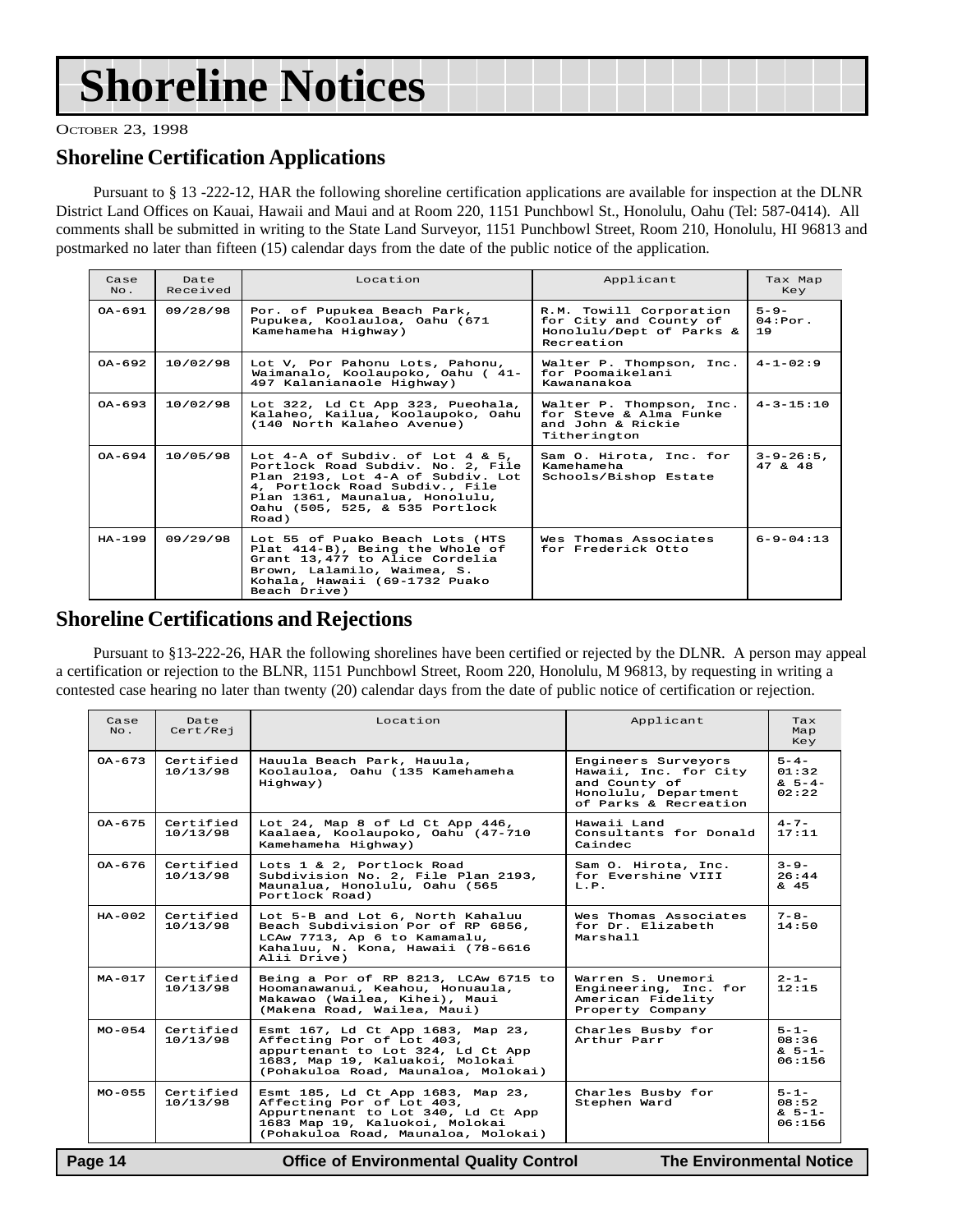# <span id="page-14-0"></span>**Pollution Control Permits**

## **Department of Health Permits**

The following is a list of some pollution control permits currently being reviewed by the State Department of Health. For more information about any of the listed permits, please contact the appropriate branch or office of the Environmental Management Division at 919 Ala Moana Boulevard, Honolulu.

| Branch &<br>Permit Type                                                                | Applicant &<br>Permit Number                                                 | Project Location                                                                               | Pertinent<br>Dates           | Proposed Use                                                |
|----------------------------------------------------------------------------------------|------------------------------------------------------------------------------|------------------------------------------------------------------------------------------------|------------------------------|-------------------------------------------------------------|
| Safe Drinking<br>Water Branch,<br>UIC, phone<br>$586 - 4258$                           | Department of<br>Public Works,<br>County of<br>Hawaii. # UH-<br>2029         | Mamalahoa<br>Highway<br>Improvements<br>near Waiaha<br>Stream.<br>Holualoa. N.<br>Kona, Hawaii | Comments<br>Due:<br>11/6/98  | Construction of 4 new<br>drywells for surface<br>drainage.  |
| SDWB, UIC                                                                              | AOAO Holualoa<br>Bay Villas, #<br>UH-1286                                    | 76-6225 Alii<br>Drive, Kailua-<br>Kona, Hawaii                                                 | <b>NA</b>                    | Abandonment of one<br>sewage disposal well.                 |
| SDWB, UIC                                                                              | AOAO Hale<br>Pohaku<br>Apartments, #<br>UH-1207                              | 76-6194 Alii<br>Drive, Kailua-<br>Kona, Hawaii                                                 | <b>NA</b>                    | Abandonment of two<br>sewage disposal wells.                |
| SDWB, UIC                                                                              | Brilhante<br>Hawaii, Inc., #<br>UH-2036                                      | Kawailani Grove<br>Unit. IT<br>Subdivision.<br>Waiakea<br>Homesteads.<br>Hilo, Hawaii          | Comments<br>Due:<br>12/21/98 | Construction of 5 new<br>drywells for surface<br>drainage.  |
| SDWB, UIC                                                                              | Department of<br>Public Works,<br>County of<br>Hawaii, # UH-<br>2035         | Kaumana Drive<br>Drainage<br>Improvements,<br>1916 Kaumana<br>Drive, S. Hilo,<br>Hawaii        | Comments<br>Due:<br>11/27/98 | Construction of one new<br>drywell for surface<br>drainage. |
| Clean Air<br>Branch,<br>Temporary<br>Noncovered<br>Source<br>Permit, phone<br>586-4200 | Oahu.<br>Construction<br>Company, Ltd.,<br>$# 0428 - 01 - NT$<br>$($ c $bs)$ | TMK: $9 - 1 - 12$ :<br>portion $5 & 7$ ,<br>Fort Weawer<br>Road, Ewa Beach,<br>Oahu            | :bauaaT<br>10/14/98          | 225 tph Power Screen                                        |

## **Voluntary Cleanup of Contaminated Property**

The Department of Health has two projects which have been accepted into the Voluntary Response Program (VRP). The purpose of the program is to encourage clean up and economic development of contaminated property. Under the VRP, prospective purchasers of contaminated property enter into an agreement with the Department to investigate and clean up contaminated property. Once completed, the prospective purchaser receives an exemption from future liability to the Department related to the contamination on the property. A brief description of each project is included below. The Department welcomes comments from the public regarding these and other VRP projects. If you would like to review information relating to these projects, please contact the individual identified as the Department of Health Project Manager.

#### **Home Depot U.S.A.Voluntary Response Program Project**

The Home Depot project is located on nine acres of land on the south side of Alakawa St. in the vicinity of Nimitz Highway in the Iwilei District of Honolulu, Hawaii. The property will be leased from Castle & Cooke Properties, Inc. and once the project is completed, the company will build a retail home supply store. The contamination of concern is primarily petroleum related products in the soil and groundwater. For additional information, please contact the Project Manager, Charley Langer at 808-586-7577.

#### **Evershine X Voluntary Response Program Project**

The Evershine X project is located on approximately six acres of land at 1230 Kapiolani Boulevard in Honolulu, Hawaii. The Evershine X limited partnership is purchasing the property from UP Corporation for an as-yet-to-bedetermined commercial or housing development project. The contamination of concern involves the removal of underground storage tanks and petroleum related products in the soil. For additional information please contact the DOH Project Manager, Eric Sadoyama at 808-586-4231.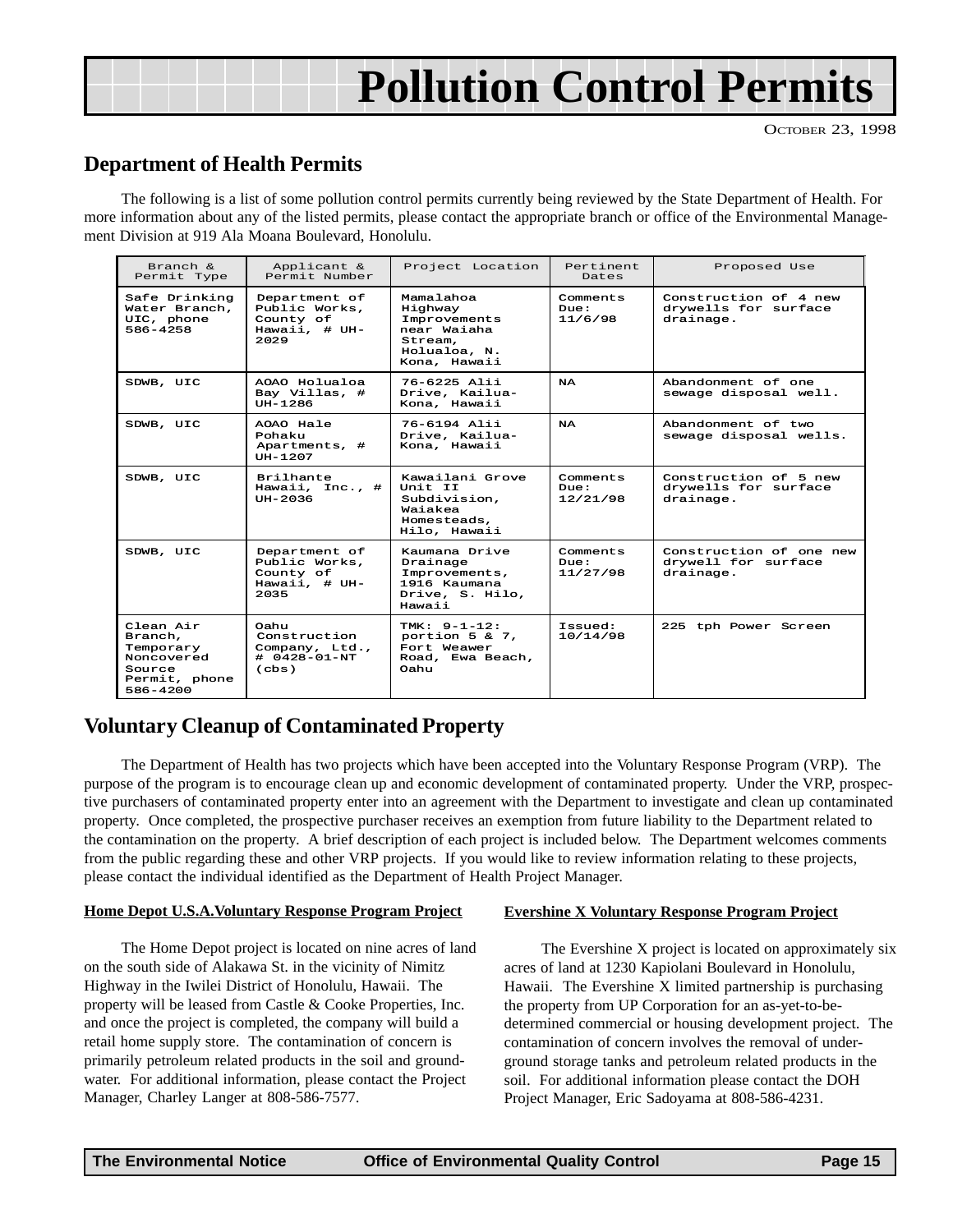# <span id="page-15-0"></span>**Federal Notices**

OCTOBER 23, 1998

# **Waioli Tea Room and Wai'ale Bridge Nominated to the National Register**

The National Park Service (NPS) seeks public comments by **OCTOBER 29, 1998** on the following nominations to the National Register of Historic Places: (1) No. 98001288, Salvation Army Waioli Team Room, at 3016 O'ahu Avenue, Honolulu; and (2) No. 98001287, Wai'ale Drive Bridge, Ka'ahumanu Avene, 0.1 mile east of Kinipopo Street, Wailuku. Comments should be sent to: National Register, National Park Service, 1849 C Street, NW, NC400, Washington, DC 20240 (see, 63 F.R. 55140, October 14, 1998). For more information, call DLNR's Historic Preservation Division at 587-0047.

# **Pollution Prevention Grants**

Under the Pollution Prevention Act of 1990, the EPA will award some \$5.0 million in grants to programs that address the reduction or elimination of pollution across all environmental media: air, land and water. Specific requirements are available on the Internet at http://www.epa.gov/p2. For more information, please contact Bill Wilson of EPA Region IX in San Francisco at (415) 744-2192, or by email at wilson.bill@epa.gov (see, 64 F.R. 55122, October 14, 1998).

# **Noise at Kona International Airport**

The Federal Aviation Administration has determined that the noise exposure maps submitted by the State of Hawai'i are in compliance with federal requirements. The FAA is also seeking public comments on a proposed noise compatibility program for Kona International Airport by **NOVEMBER 16, 1998**. Contact David Wellhouse in Honolulu at 541-1243 (see, 63 F.R. 54181, October 8, 1998).

## **EPA Grants Secondary Treatment Waiver for Sand Island Treatment Plant**

On September 30, 1998, the Region 9 Administrator of the Environmental Protection Agency (EPA), has granted the request of the City and County of Honolulu for a renewal of the Section 301(h), Clean Water Act, variance (NPDES Permit NO. HI 0020117) from secondary treatment requirements for the Sand Island Wastewater Treatment Plant. The waiver becomes effective on **NOVEMBER 2, 1998**, unless there is a request for an evidentiary hearing under 40 CFR Part 124.74. Requests for such a hearing must be received by **NOVEMBER 2, 1998**. Requests must be addressed to: Regional Administrator, U.S. Environmental Protection Agency, Region IX, ATTN: Permits Record Coordinator, WTR-5, 75 Hawthorne Street, San Francisco, California

94105-3901. Questions should be directed to Robyn Stuber at (415) 744-1921, or Alec Wong in Honolulu at 586-4309 (see, September 30, 1998, Final Decision of the Regional Administrator pursuant to 40 C.F.R. 125, Subpart G).

## **'Elepaio to be on Endangered Species List**

The U. S. Fish and Wildlife Service (FWS) is proposing endangered status under the Endangered Species Act of 1973, for the O'ahu elepaio (*Chasiempsis sanwichensis ibidis*). The elepaio is endemic to the island of O'ahu where it was formerly found in all forested areas on the island. It is currently found in reduced numbers and range in six isolated populations occuring in mid-elevation forests in the southern Ko'olau range and parts of the Wai'anae range. The most recent population estimate for this taxon indicates that between 200 and 500 birds remain. The O'ahu elepaio has been affected in the past and will continue to be threatened by habitat loss and degradation. If you wish to have a **PUBLIC HEARING**, you must submit a request for one by **NOVEM-BER 20, 1998.** Comments must be submitted by **DECEM-BER 7, 1998**. Send hearing requests and comments to: Manager, Pacific Islands Ecoregion, U.S. Fish and Wildlife Service, 300 Ala Moana Boulevard, P.O. Box 50088, Honolulu, Hawai'i 96850. For more information, call 541-2749 (see, 63 F.R. 53623, October 6, 1998).

### **Kaloko Honokohau National Historic Park**

The National Park Service announced that the Kaloko Honokohau National Historical Park Advisory Commission will be held from 10:00 A.M. to 2:00 P.M. on **OCTOBER 24, 1998**, at the 'Aiopio area of the park. 'Aiopio is located just north of Honokohau boat harbor. The Kaloko fish pond wall, new trails and committee reports will be discussed (see, 63 F.R. 53694, October 6, 1998).

## **Scientific Research Permits**

 Dr. Dan R. Salden seeks a permit to perform research on: North Pacific Humpback Whales; false killer whales; killer whales; short-finned pilot whales; bottlenose dolphins; spotted dolphins; and, spinner dolphins for research, To see the permit application, call NMFS in Honolulu at 973-2987 (see, 63 F.R. 53352, October 5, 1998). Comments on Permit Application No. 587-001472-00 are due by **NOVEMBER 4, 1998** to: Chief, Permits and Documentation Division, F/PR1, Office of Protected Resources, NMFS, 1315 East-West Highway, Room 13705, Silver Spring, Maryland 20910. Also, NMFS granted scientific research permit no. 369-1440 to Dr. Bruce R. Mate of Oregon State University to take various large whales and "harass" other species of marine mammals (see, 63 F.R. 52686, October 1, 1998).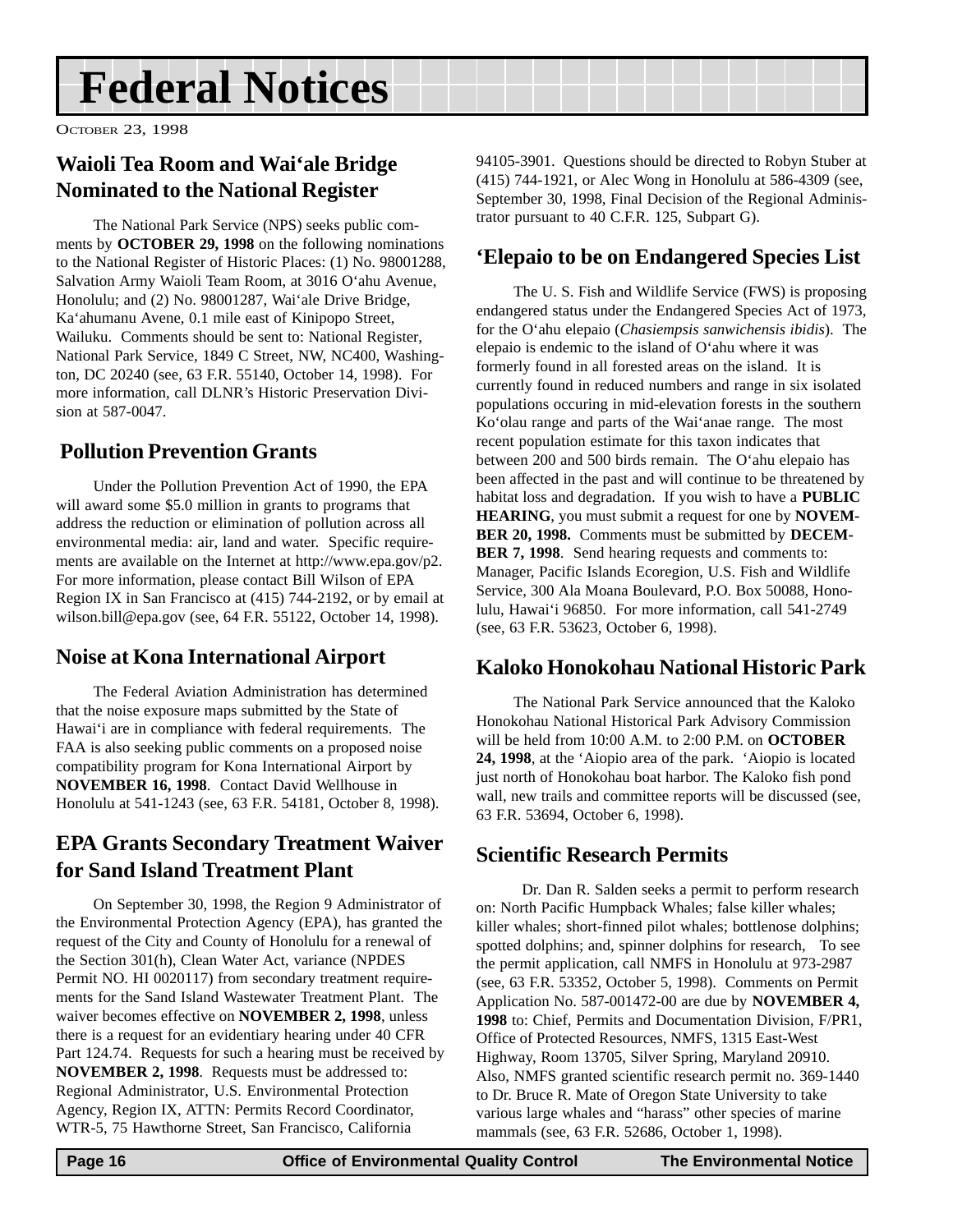# **Environmental Council Notices**

OCTOBER 23, 1998

## <span id="page-16-0"></span>**Exemption List for the City & County, Department of Environmental Services For Public Comment, Review and Concurrence by the Environmental Council**

The City and County of Honolulu has submitted the following Exemption List to the Environmental Council for review and concurrence. The public is invited to comment on the list of actions that would be considered exempt from environmental review requirements. Submit comments to (1) Mr. Alex Ho, Department of Environmental Services, 650 S. King St., Honolulu, Hawaii 96813; and (2) Environmental Council c/o OEQC by November 23, 1998.

#### **GENERAL NOTES**

As a result of the City's reorganization efforts, the Department of Environmental Services (ENV) was formed and became effective July 1, 1998. The ENV, formerly known as the Department of Wastewater Management, is responsible for administering activities relative to solid waste collection and disposal, sewer collection system maintenance, wastewater treatment and disposal, and stormwater/wastewater quality management and permit compliance. This exemption list is based on the present exemption list for the former Department of Wastewater Management and the Department of Public Works, but has been modified to fit the general types of actions appropriate to ENV.

#### **DEPARTMENT-WIDE LIST**

Section 343-6 (7), Hawaii Revised Statutes, authorized the Environmental Council to prescribe the procedures whereby specific types of actions, because they will probably have minimal or no significant effects on the environment, are declared exempt from the preparation of an environmental assessment. Pursuant to the administrative rules promulgated under authority of section 343-6 (7), HRS, specifically section 11-200-8; the Department of Environmental Services has determined that the following types of actions, where they fall within the given classes of action, shall generally be exempted from the preparation of an environmental assessment.

#### **EXEMPTION CLASS 1**

Operations, repairs or maintenance

of existing structures, facilities, equipment or topographical features, involving negligible or no expansion or change of use beyond that previously existing [HAR § 11- 200-8 (A) (1)].

1. Building painting

2. building repair

3. Individual wastewater systems tank pumping (cesspools, septic tanks, aerobic units)

4. Chemical control of vector using approved chemicals and following directions on label for rodent/insect control

5. Wastewater equipment repair and maintenance

6. Manhole and junction box cover adjustment

7. Parking lot cleaning and repair

8. Pavement repair, resurfacing and striping

9. Reroofing, roof repair berms

10. Roadside maintenance to roads and right-of-way within the confines of wastewater treatment plant or pump station or sanitary landfills

11. Sanitary sewer cleaning and repair

12. Sanitary sewer leak sealing

13. Manhole, junction box, tank repair

14. Repair of wastewater structure, sewerling, facilities and equipment

15. Repair and cleaning of a. Wastewater Treatment Plant

(WWTP)

b. Wastewater Pump Station (WWPS)

c. Sewer Force Main (SFM) and relief valves

d. Sewer outfall

e. Wastewater spills

16. Cesspool chemical treatment

17. Actions necessary for compli-

ance with OSHA requirements 18. Refuse collection schedule

changes

19. Landfill erosion repairs

#### **EXEMPTION CLASS 2**

Replacement or reconstruction of existing structures and facilities where the new structure will be located generally on

the same site and will have substantially the same purpose, capacity, density, height and dimensions as the structure replaced [HAR § 11-200-8 (a) (2)].

- 1. Berms
- 2. Building modification

3. Drainage structure replacement or reconstruction within wastewater treatment plant, pump station, refuse transfer station and landfill site

- 4. Driveway replacement
- 5. Equipment replacement
- 6. Door replacement

7. Footbridge replacement or reconstruction

8. Guardrail replacement or reconstruction

9. Fencing repair, replacement, or reconstruction

10. Sanitary sewer line modification or replacement not to exceed additional sewer lines between three additional manholes or 1,000 linear feet in length.

11. Wastewater facility/structure replacement or reconstruction (to include manholes, junction boxes, tanks, incinerators .... )

12. Storm drain line modification or replacement within wastewater treatment plant, pump station, refuse transfer station and landfill site

13. Instrumentation, electrical and telemetering equipment modification or replacement

14. Fuel tank modification, repair or replacement in compliance with Federal and State regulations and with concurrence of State Department of Health

#### **EXEMPTION CLASS 3**

Construction and location of single, new, small facilities or structures and the alteration and modification of same and installation of new, small equipment and facilities and the alteration and modification of same, including, but not limited to: (A) single-family residences less than 3,500 square feet not in conjunction with the building or two or more such units; (B) multi-unit structures designed for not more than four dwelling units if not in conjunction with the building of two or more such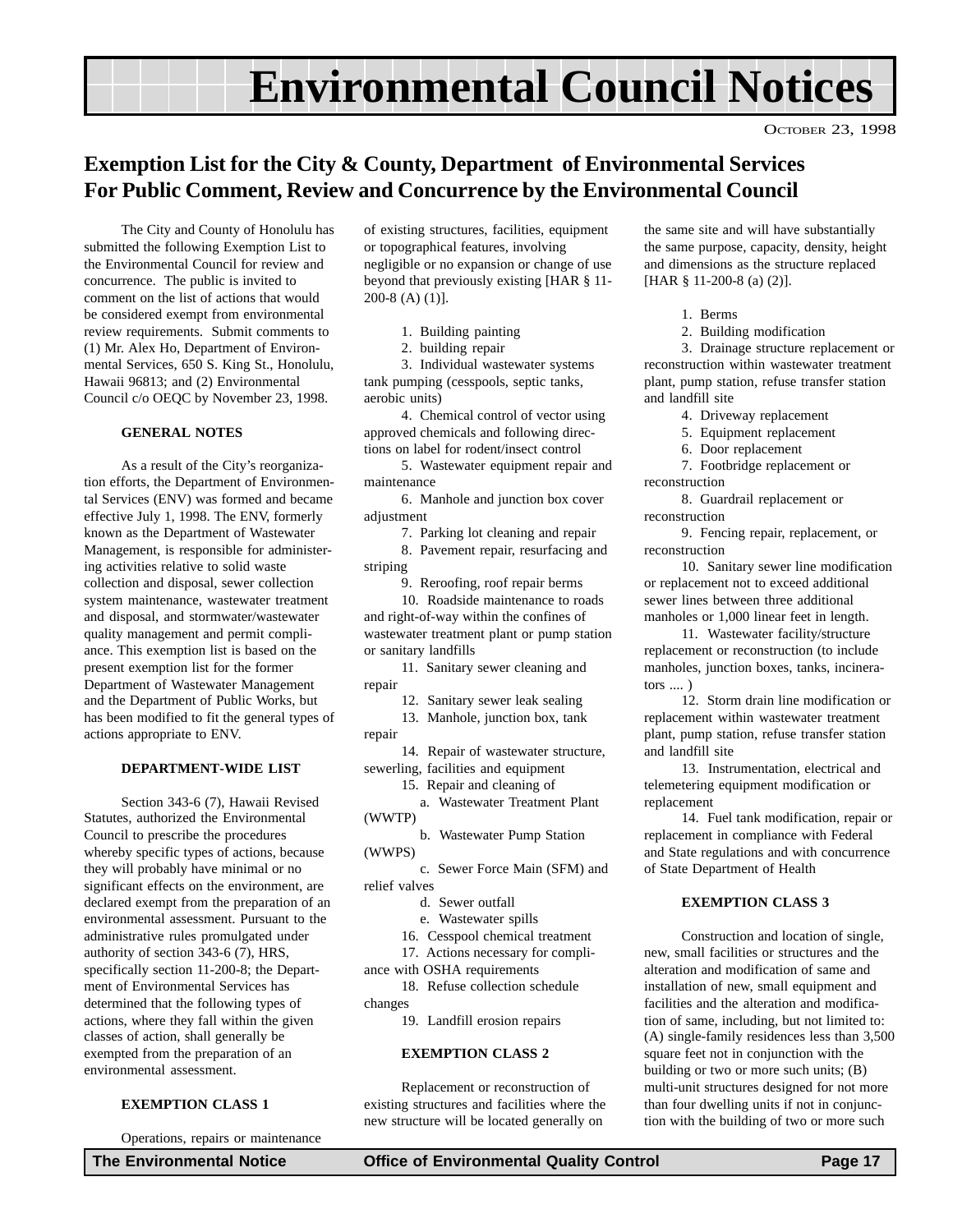# **Environmental Council Notices**

#### OCTOBER 23, 1998

structures; (C) stores, offices and restaurants designed for total occupant load of twenty persons or less per structure, if not in conjunction with the building of two or more such structures; (D) water, sewage, electrical, gas, telephone, and other essential public utility services extensions to serve such structures or facilities; accessory or appurtenant structures including garages, carports, patios, swimming pools, and fences; and, acquisition of utility easements [HAR § 11-200-8  $(a) (3)$ ].

1. Air conditioning and ventilation installation

2. Carports

3. Emergency electric generator

installation in existing sewage pump station 4. Equipment installation in existing

buildings 5. Existing storm drain extension

within wastewater treatment plant, pump station, refuse transfer station and landfill site

6. Expansion of existing pump station and force main to master planned capacity (additional pumping equipment, pipe and appurtenances)

7. Field office

8. Minor modification of incinerator as directed by EPA or other authorized governmental agencies

9. Modification required to conform to Federal, State and local regulations or codes and as directed by authorized governmental agencies

10. Loading areas

11. Sewer improvement district project

12. Sidewalk and covered walkway

13. Utility connection (electrical, gas, water, sewer)

14. Building addition for minor process modification

15. Sewer service installation for existing residential properties, including:

a. the construction of a sewer lateral from an existing sewer main located in an easement or street right-of-way to the abutting property line of unsewered lots;

b. the extension of an existing sewer main together with a lateral to serve unsewered lots in areas where no significant environmental or historical resources exist

c. the construction of additional laterals or the replacement of existing

laterals to accommodate other utility lines or to facilitate connections from house sewer on the premise to laterals.

16. Sewer lateral extension, involving the extension of an existing lateral to a new property line for road improvement projects or for existing laterals that were inadvertently installed short of the property line.

17. Cathodic protection of pipelines and equipment

18. Sewer manholes with or without concrete apron to accommodate pumper trucks (septage receiving station)

19. Monitoring water and gas wells at landfill sites

20. Recycling collection bins

#### **EXEMPTION CLASS 4**

Minor alteration in the conditions of land, water, or vegetation [HAR § 11-200-8 (a) (4)].

1. Berms

2. Chemical control of vegetation where use of approved chemicals will follow directions on label for vegetation control

3. Ground improvements (e.g. driveways, parking areas, walls, sidewalks, etc.)

> 4. Landscaping and sprinkler system 5. Shoulders

#### **EXEMPTION CLASS 5**

Basic data collection, research, experimental management, and resource evaluation activities which do not result in a serious or major disturbance to an environmental resource [HAR § 11-200-8  $(a) (5)$ ].

1. Bioassay

2. Biological and ecological study and survey

3. Chemical and bacteriological laboratory analysis

4. Fish survey

- 5. Fresh and saline water sampling
- 6. Industrial waste sampling and

analysis

- 7. Monitoring device installation
- 8. Oceanographic survey
- 9. Receiving water monitoring

program

10. Recycling wastewater study

11. Sediment study and survey

12. Storm water runoff sampling and analysis

- 13. Stream study and survey
- 14. Subsurface exploration soil
- boring
	- 15. Virus study and survey

#### **EXEMPTION CLASS 6**

Construction or placement of minor structures accessory to existing facilities [HAR § 11-200-8 (a) (6)].

- 1. Exterior lighting
- 2. Portable building
- 3. Emergency generator structure

#### **EXEMPTION CLASS 7**

Interior alterations involving things such as partitions, plumbing, and electrical conveyances [HAR § 11-200-8 (a) (7)].

- 1. Partition
- 2. Plumbing
- 3. Electrical
- 4. Door
- 5. Window
- 6. Walls

#### **EXEMPTION CLASS 8**

Demolition of structures, except those structures located on any historic site as designated in the National Register or Hawaii Register as provided for in the National Historic Preservation Act of 1966, Public Law 89-665, 16 U.S.C. §470, or Chapter 6E, Hawaii Revised Statutes [HAR § 11-200-8 (A) (8)].

#### **EXEMPTION CLASS 9**

Zoning variances except shoreline setback variances [HAR § 11-200-8 (A) (9)].

NOTE: Pursuant to HAR § 11-200-8 (b), all exemptions under the classes in this section are inapplicable when the cumulative impact of planned successive actions of the same type, in the same place, over time, is significant, or when an action that is normally insignificant in its impact on the environment may be significant in a particularly sensitive environment.